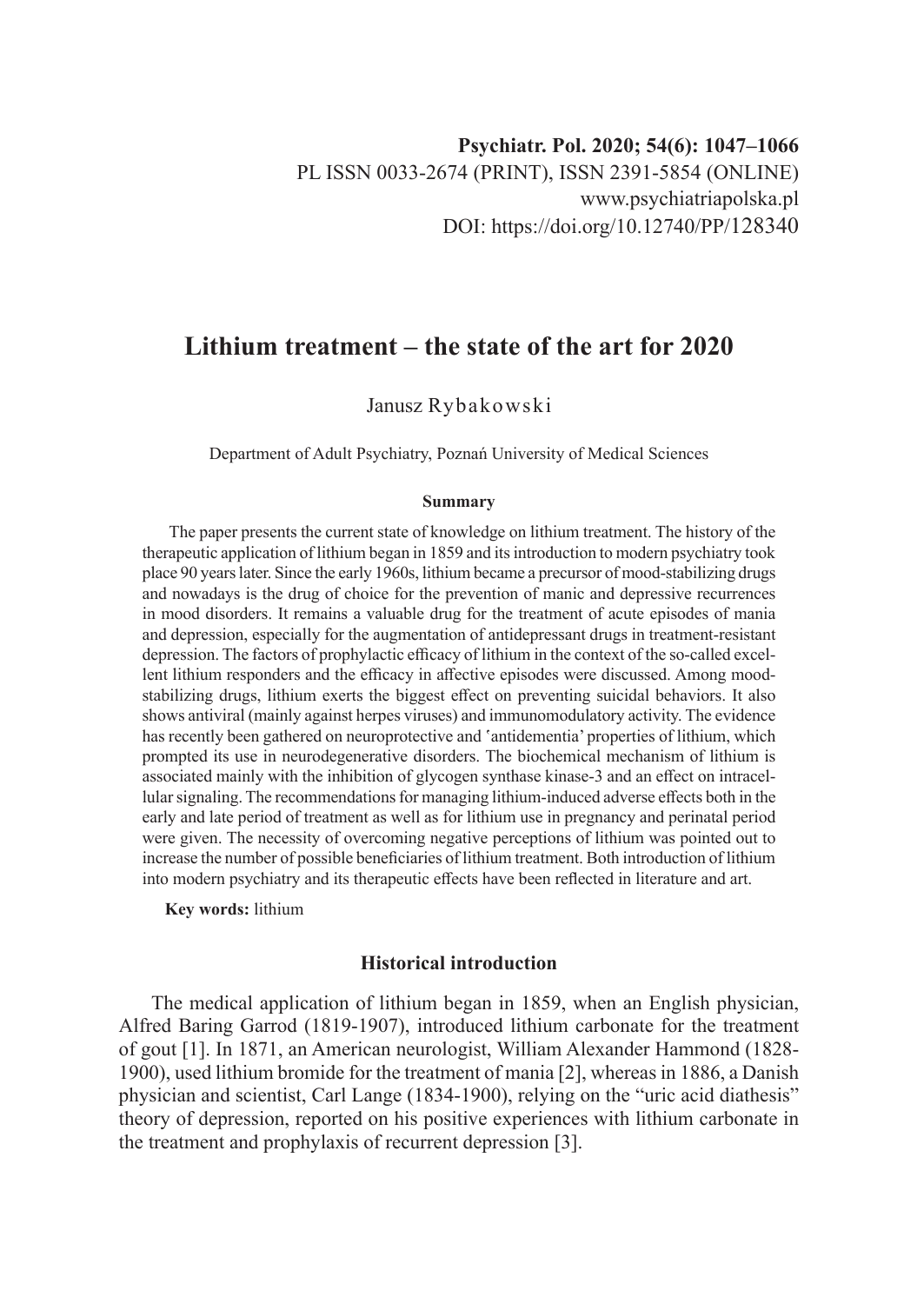The year 1949 is regarded as the date of introducing lithium into modern psychiatry, when an Australian psychiatrist, John Frederick Cade (1912-1980), described the efficacy of lithium carbonate in the treatment of mania [4]. In the early 1960s, publications appeared pointing to the possibility of lithium preventing recurrences of mood disorders. Their authors were aBritish psychiatrist, Geoffrey Hartigan (1917-1968) [5], and a Danish psychiatrist, Poul Christian Baastrup (1918-2002) [6]. In the 1970s, the therapeutic activity of lithium in depressive episodes was demonstrated [7], while in the early 1980s, the augmentation of the efficacy of antidepressants by lithium was shown [8].

In this paper, the current status of knowledge on lithium treatment is presented, following 161 years after introducing lithium to medical therapy and 71 years of its use in modern psychiatry. A detailed account of this topic was also recently discussed in the book "Lithium – the amazing drug in psychiatry" [9].

#### **The prevention of recurrences in mood disorders**

The main indication of using lithium nowadays is the prevention of manic and depressive recurrences in mood disorders. The preventive effect of lithium on affective recurrences is termed as mood-stabilizing. Lithium is a precursor of mood-stabilizing drugs and belongs to the first generation of these drugs (together with valproate and carbamazepine), introduced in the 1960s/70s. The second generation was initiated in 1995, after demonstrating mood-stabilizing properties of clozapine [10], followed by olanzapine, quetiapine, lamotrigine, aripiprazole, and risperidone [11, 12].

My experiences with assessing lithium prophylactic efficacy date back to 1980, when the evaluation of 61 patients with bipolar disorder (BD) receiving lithium for an average five years was published in "Psychiatria Polska". It was shown that during lithium administration compared with the identical period before lithium initiation, the number of recurrences was reduced by 71%, and that of hospitalizations – by 72%. In 44% of patients, no recurrences were observed during lithium treatment [13]. In the 21st century, the prophylactic effectiveness of lithium was amply demonstrated in three meta-analyses. They showed that lithium was significantly better than placebo for the prevention of all kinds of recurrences and manic episode recurrences, and in the majority of studies also for the prevention of depressive episodes [14-16].

The main projects comparing lithium with the  $1<sup>st</sup>$  generation mood-stabilizing drugs are the MAP (*Multicenter study of long-term treatment of Affective or schizoaffective Psychoses*), and the BALANCE (*Bipolar Affective disorder Lithium/ ANtiConvulsant Evaluation*). In the former, the prophylactic efficacy of lithium and carbamazepine was assessed for a period of 2.5 years. It was shown that lithium was more efficacious in the classic forms of BD, while carbamazepine performed better in the atypical forms (among others, with psychiatric comorbidity and mood-incongruent delusions) [17]. In the BALANCE study, the prophylactic efficacy of valproate monotherapy, lithium monotherapy, and a combination of the two drugs was evaluated for a period of two years. It was found that lithium monotherapy resulted in a better prophylactic effect than valproate monotherapy, and the best prophylactic efficacy was achieved with the combination treatment [18].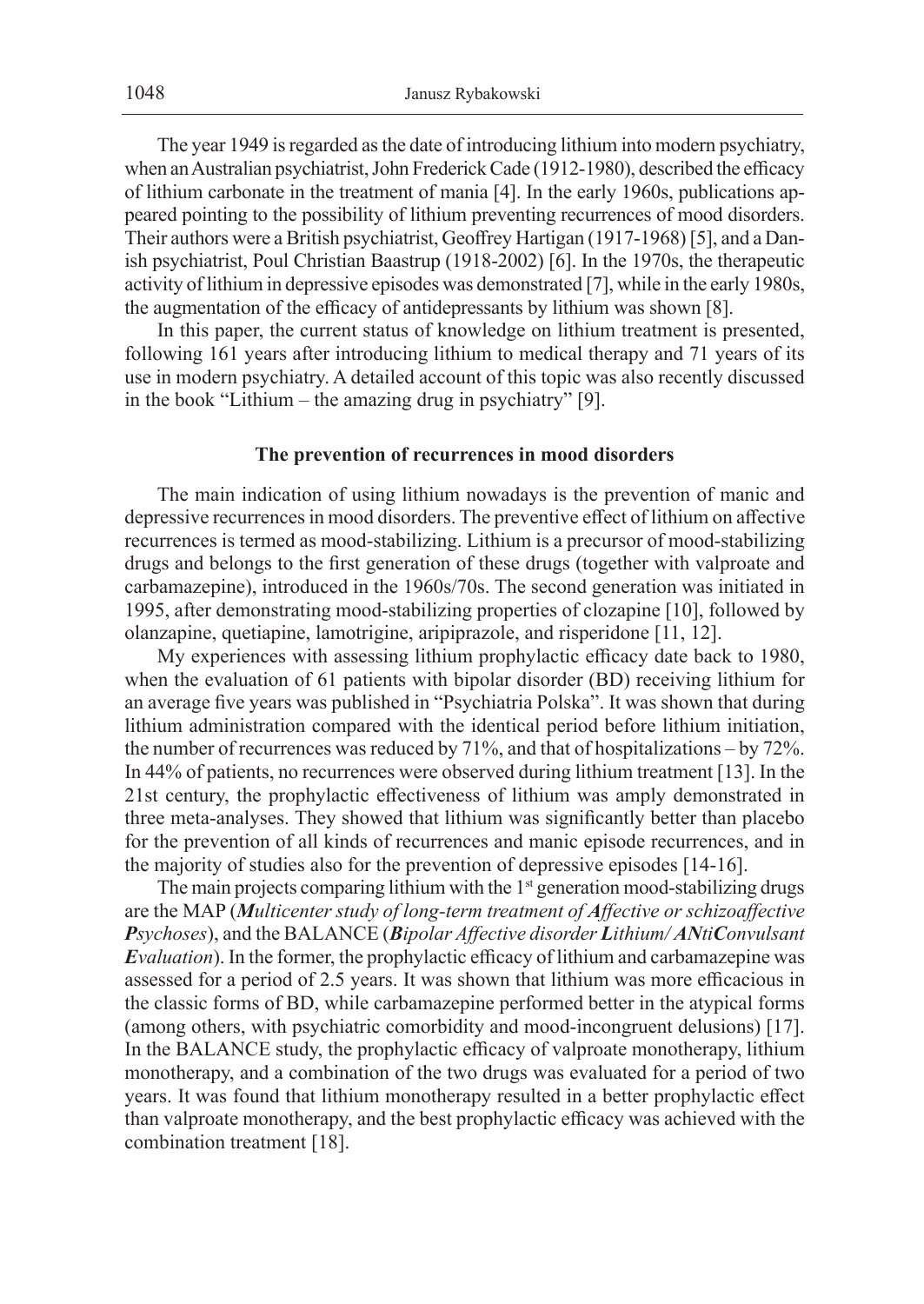A comparison of lithium with the 2nd generation mood-stabilizers was performed for lamotrigine and quetiapine. In the first study, comparing lithium and lamotrigine for 1.5 years, it was shown that the prophylactic potential of either drug was significantly greater than the placebo, and that lithium was significantly better than lamotrigine in the prevention of mania while lamotrigine outperformed lithium in the prevention of depression [19]. In the CHOICE project (*The Clinical and Health Outcomes Initiative in Comparative Effectiveness for Bipolar Disorder*) assessing lithium and quetiapine for a period of six months, no differences between drugs were found for the therapeutic and prophylactic efficacy [20]. However, in a four-year study, Altamura et al. [21] showed that the percentage of patients without recurrences was greater in those treated with lithium (46%) than in patients receiving quetiapine (29%).

A recent comparison by Kessing et al. [22] proved that lithium monotherapy is significantly more effective prophylactically than monotherapy with other moodstabilizing drugs, such as valproate, lamotrigine, olanzapine, and quetiapine. Finnish researchers showed that lithium was the most effective in preventing hospitalizations in BD patients [23].

On the 50th anniversary of introducing lithium into modern psychiatry, a Canadian psychiatrist of Czech origin, Paul Grof, presented the concept of "*excellent lithium responders*" for patients with BD for whom lithium monotherapy leads to a complete recovery of the illness [24]. In a medical center in Poznań, an assessment of the percentage of excellent lithium responders was made, showing that in about 1/3 patients with BD who completed the ten-year observation, there were no recurrences [25]. Grof [26] in his subsequent paper suggests that excellent lithium responders can be characterized by a moderate number of affective episodes with full remissions between them and the absence of psychiatric comorbidity. This may correspond to the classic description of *"manisch-depressives Irresein"* made by Kraepelin [27]. A favorable effect of lithium is also observed in the morbid offspring of such patients [26].

A study of clinical factors related to the prophylactic efficacy of lithium use was also conducted in Poznań in a group of 111 patients treated with lithium for 5-39 years (average 18 years). It was found that a better lithium prophylaxis efficacy was achieved in patients with later onset of the disease, without a family history of affective disorders, with other family members taking lithium for prophylaxis, in women with coexisting anxiety disorders, and in men who do not abuse alcohol [28].

The analyses performed so far on this topic are consistent with the notion that favorable factors of prophylactic lithium treatment include an episode sequence of mania-depression-remission, later onset of the illness, a non-rapid-cycling course, and early implementation of lithium [29, 30]. The reduced effect of lithium in alcohol abusers, shown in our study, has also been confirmed by American researchers [31], whereas a good response to lithium in family members is in line with Grof's opinion that the beneficial effects of lithium can be demonstrated by relatives in the next generation [26].

We also studied the correlation between lithium prophylactic efficacy and personality traits categorized on the TEMPS-A scale (*Temperament Scale of Memphis, Pisa, Paris, and San Diego Autoquestionnaire),* such as hyperthymic, cyclothymic,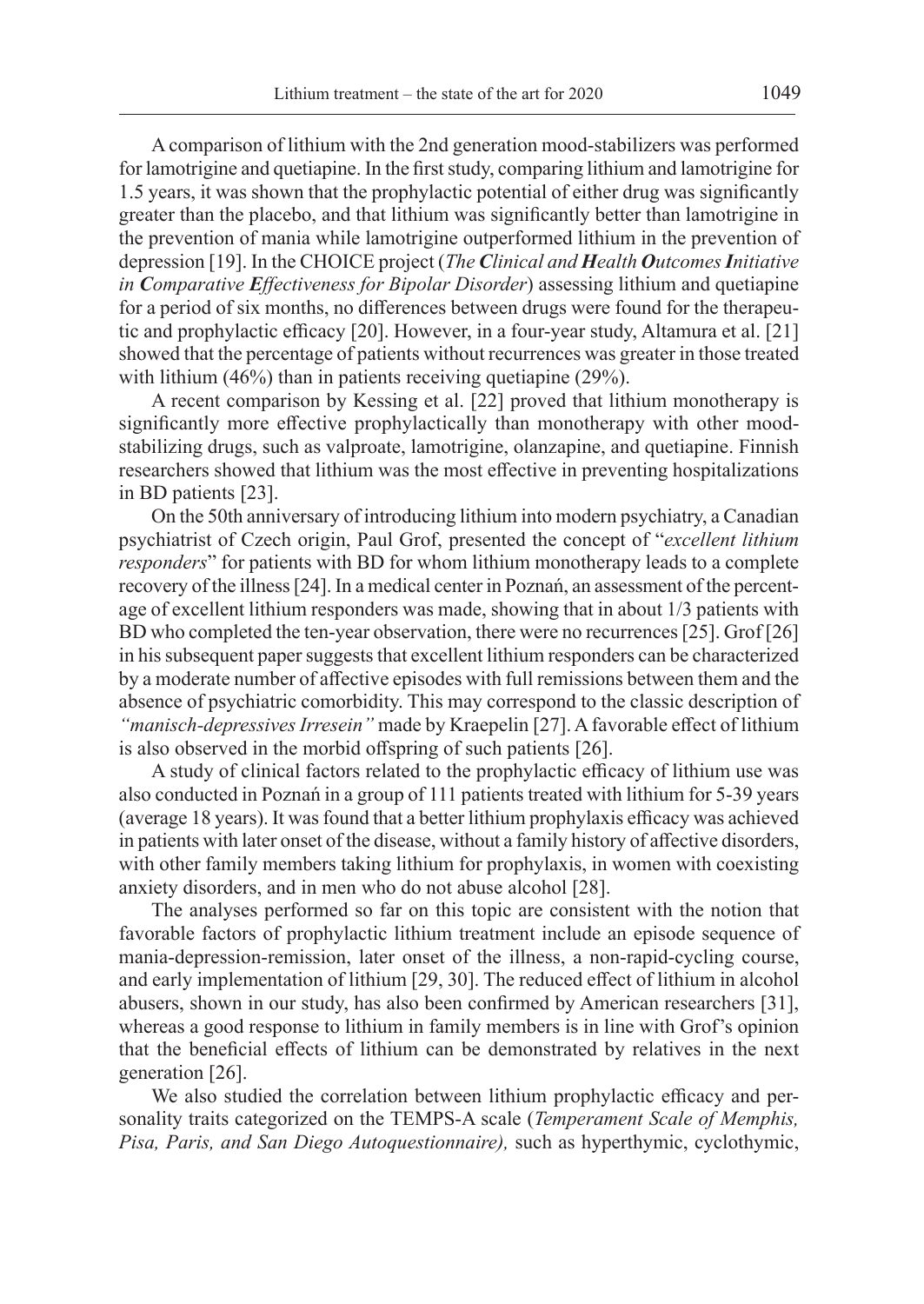depressive, anxious and irritable temperaments. A positive correlation with lithium efficacy was shown by the hyperthymic temperament, while a negative correlation was shown by the anxious, cyclothymic, and irritable temperaments [32]. Another study evaluated the efficacy of prophylactic use of lithium depending on schizotypal characteristics measured on the O-LIFE scale *(Oxford-Liverpool Inventory of Feelings and Experiences)*. This scale distinguishes four schizotypal dimensions, such as unusual experiences, cognitive disorganization, introvertive anhedonia, as well as impulsive nonconformity. A significant negative correlation between the efficacy of lithium and the dimension of cognitive disorganization was shown, and this dimension is most strongly related to a predisposition to psychotic symptoms [33].

An essential element connected with lithium prophylactic efficacy is genetic prediposition. In the article published in the journal "CNS Drugs" in 2013, the updated knowledge on the role of so-called "candidate genes" in this respect was presented [34]. The Poznań center was the first to show an association between the Val66Met polymorphism of the *BDNF* (*brain-derived neurotrophic factor)* gene and lithium prophylactic efficacy [35]. We also found a connection between lithium prophylactic efficacy and the – 48A/G polymorphism of the *DRD1* (*dopamine receptor D1*) gene [36] and the polymorphisms of so-called "clock" genes related to biological rhythms, such as *ARNTL* (*aryl hydrocarbon receptor nuclear translocator-like*) gene and *TIM (timeless*) gene [37].

The 2005 meta-analysis showed that poor social status, stress factors and life events can be linked to a worse prophylactic effect of lithium [38]. Recently, French authors found that lower lithium efficacy is also connected to early childhood stress events [39]. The molecular-genetic studies carried out in Poznań indicate a relationship between lithium prophylactic efficacy and stress-system genes. An association was found between lithium efficacy and the polymorphism of the glucocorticoid receptor *NR3C1* (*Nuclear receptor subfamily 3 group C member* 1) gene [40] and three polymorphisms of the *FKBP5* (*FK 506 binding protein 5*) gene [41]. The *FKBP5*  gene is one of the most important genes mediating psychopathological consequences of early childhood trauma, mainly in the form of a more severe course of mood disorders [42].

The first genome-wide association study (*GWAS*) concerning the prophylactic effects of lithium, conducted as part of the International Consortium on Lithium Genetics (*ConLiGen*) project, showed a significant association of lithium efficacy with the locus on chromosome 21, which contains two genes of long non-coding RNA (*lncRNAs*), a regulator of gene expression in the central nervous system [43]. Using this method, a connection between a worse lithium effect and the presence of psychotic symptoms was found [44], which corresponds with the schizotypal dimension predisposing to such symptoms [33].

The latest guidelines of the Task Force of ISBD (*International Society of Bipolar Disorder*) and IGSLI (*International Group for the Study of Lithium-treated Patients*) recommend maintaining lithium concentrations for prophylactic purposes at 0.6-0.8 mmol/l. In the case of good response but poor tolerance, the level of 0.4-0.6 mmol/l is acceptable, whereas in the case of insufficient response and good tolerance, the con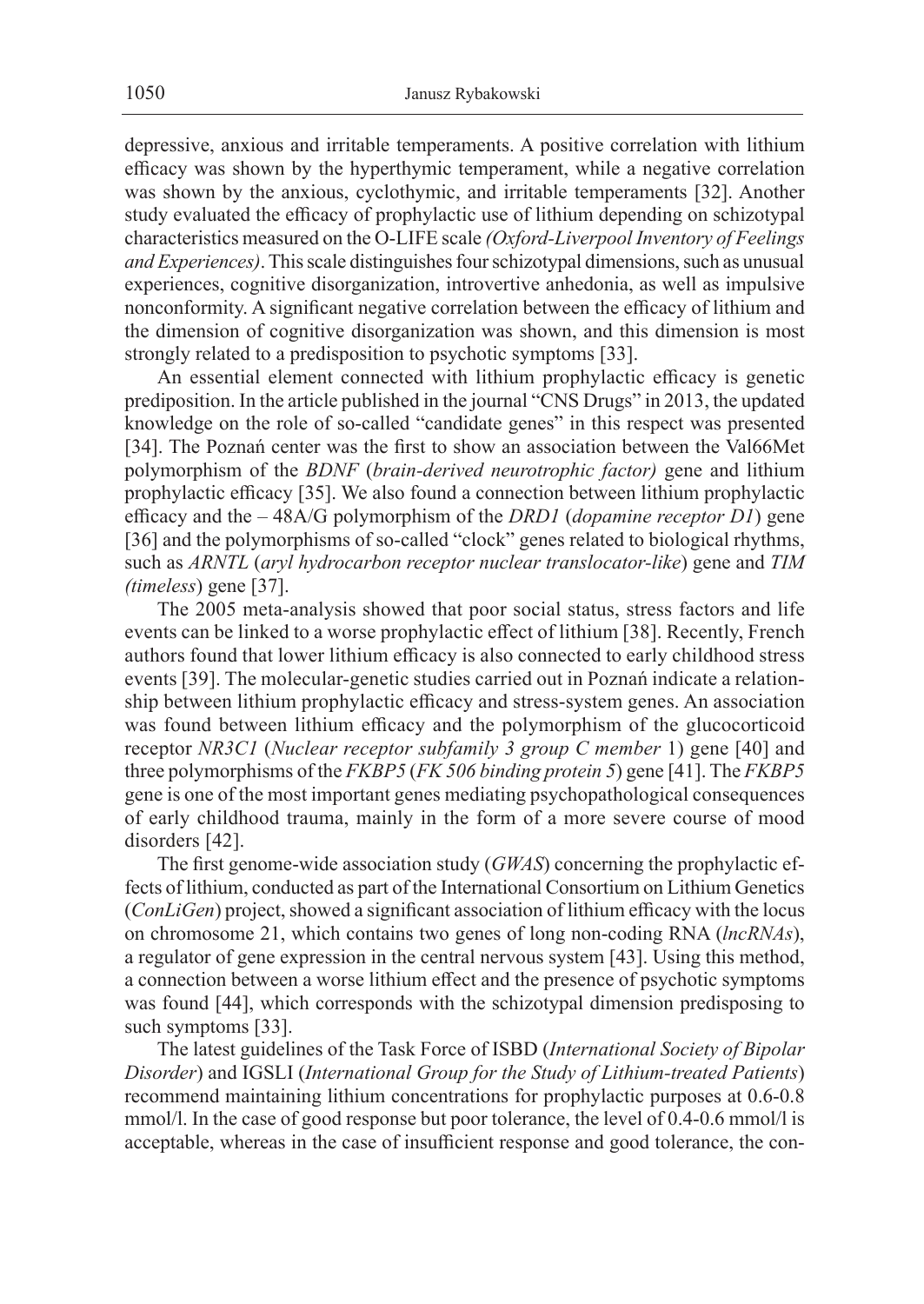centration may be increased up to 0.8-1.0 mmol/l [45]. As the proportion of excellent responders to monotherapy with lithium is about 1/3, the majority of BD patients are treated with combination therapy, also including lithium with other mood-stabilizing drugs. A combination of lithium with valproate, quetiapine, olanzapine, or aripiprazole is much better prophylactically than either of these drugs alone [18, 46-48]. The prophylactic efficacy of combined lithium and quetiapine is doubled compared to monotherapy with either drug alone [21].

Lithium also prevents depressive recurrences in unipolar depression, which was already noticed in the first article on lithium prophylactic efficacy [5]. The 2019 review included five randomized controlled studies comparing lithium monotherapy and placebo, and five such studies comparing lithium and antidepressants. The prophylaxis with lithium was significantly better than with the placebo and insignificantly so than with antidepressants [49]. Finnish researchers assessed the risk of rehospitalization in patients with severe recurrent depression. Lithium administration, especially as monotherapy, was associated with a significantly reduced risk of rehospitalization, while such an effect was not found for antidepressant drugs (except for amitriptyline) and antipsychotic drugs (except for clozapine) [50]. Therefore, the prophylactic use of lithium to prevent recurrence of periodic depression is worth considering, e.g., not only after the successful introduction of lithium for potentiation of antidepressants in drug-resistant depression, but also in the case of frequent recurrences occurring during the use of antidepressants.

#### **The treatment of mania**

Lithium still retains its value as an anti-manic drug, although lithium monotherapy is recommended rather in less intense manic states. Severe manic episodes, with psychotic symptoms and significant psychomotor agitation, usually require intramuscular administration of drugs, and after switching to oral treatment, lithium is usually used in such cases in combination with another mood-stabilizing drug. The meta-analysis carried out in 2000 showed a significantly higher antimanic efficacy of lithium than placebo. Compared to antipsychotics, lithium showed effects similar to haloperidol and risperidone, better than chlorpromazine, and comparable to antiepileptic drugs, such as carbamazepine and valproate [51]. However, in a recent review from 2011, both haloperidol and atypical antipsychotics, such as risperidone and olanzapine, were found to be more effective than lithium in the treatment of mania [52].

In a manic state, lithium carbonate can be initiated at a dose of 750-1000 mg per day to achieve a concentration of more than 0.8 mmol/l. Some researchers believe that this concentration may be as high as 1.2 mmol/l in the manic state because such patients tolerate it well. The first lithium test should be carried out 3 days after initiating treatment and the "anti-manic" concentration of lithium is usually obtained at a dose of 1000-2000 mg of lithium carbonate per day. This also applies to situations where lithium is used together with other antimanic drugs. Side effects of lithium in manic episodes are rare and are the same as in the initial period of its introduction, i.e., nausea, hand tremor, drowsiness, and fatigue. Usually, they subside with dose reduction.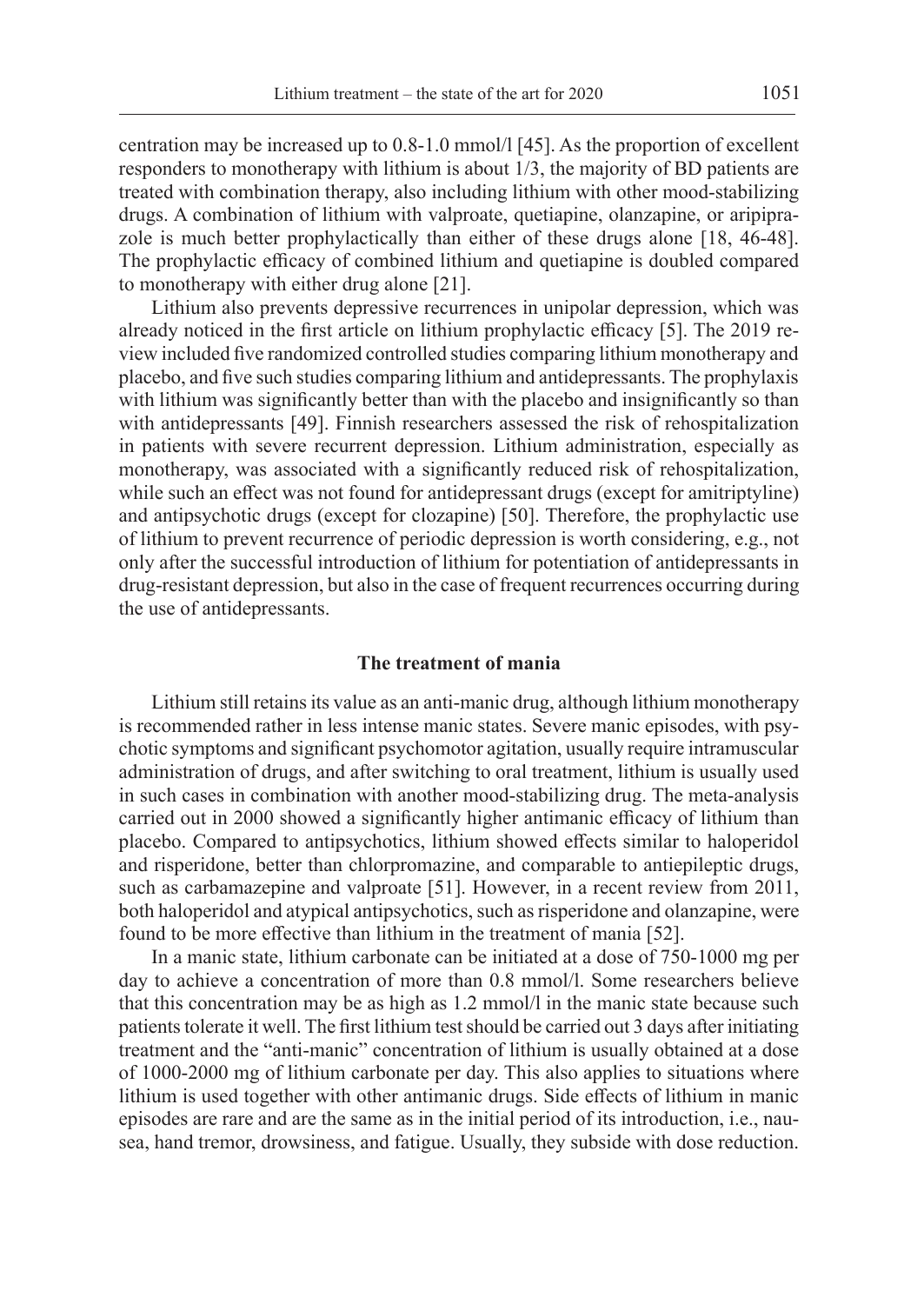The best candidates for lithium administration during a manic episode are patients who have a "euphoric" elevation of mood (with no clear signs of irritability or mixed state) and not very severe psychomotor agitation. If a subsequent episode occurs, it is important to note whether a beneficial effect of lithium was reported in the previous episode. Lithium monotherapy should not be considered in the case of a severe course of the disease, frequent hospitalizations, and rapid cycling BD.

Lithium is a good choice for patients with hypomanic episodes occurring in type II BD, where depressive episodes usually predominate. The use of lithium in these patients can prevent depression, which can be of severe intensity and is often accompanied by suicidal tendencies. In the treatment of hypomania, a lithium concentration of 0.6-0.8 mmol/l is sufficient and treatment can be started from a dose of 750 mg/day.

#### **The treatment of depression and the augmentation of antidepressant drugs**

Lithium monotherapy is not recommended as the first-line treatment of a depressive episode, especially in the course of recurrent depression. In bipolar depression, lithium is rarely used as monotherapy, and is more frequently combined with lamotrigine or quetiapine. However, an important application of lithium is for the augmentation of antidepressant drugs in treatment-resistant depression, in the course of both BD and recurrent depression. The augmentation of antidepressants by lithium can constitute the second indication for lithium use, after the first indication of the prevention of mood episodes. In our research, we demonstrated that a significant clinical amelioration, assessed after 28 days of lithium administration, takes place in at least a half of the patients and is greater in depression in the course of BD than in unipolar disorder and in patients with rapid improvement (within several days after lithium introduction) [53, 54].

When introducing lithium to potentiate the effect of antidepressants in treatmentresistant depression, the desired drug concentration is 0.6-0.8 mmol/l and the drug should be continued for four weeks. After that time, a clear improvement can be expected in at least 50% of patients. In about 1/4 of patients, the effect of lithium can be observed very quickly, within a few days after initiating the administration of the drug. If no significant improvement is observed within four weeks, lithium can be stopped. However, if a good therapeutic effect is achieved, in order to prevent the recurrence of depression, the drug should be continued for at least one year. [55]. Side effects are rare; the most commonly encountered side effect is hand tremor. If lithium is added to the SSRI drugs, the risk of serotonin syndrome is low. Lithium augmentation can be successfully used in the elderly, where its efficacy can be even better in people over 65 years of age [56].

#### **Lithium as an antisuicidal drug**

One of the most valuable outcomes concerning the long-term use of lithium in mood disorders is the prevention of suicidal behavior. The evidence has been accum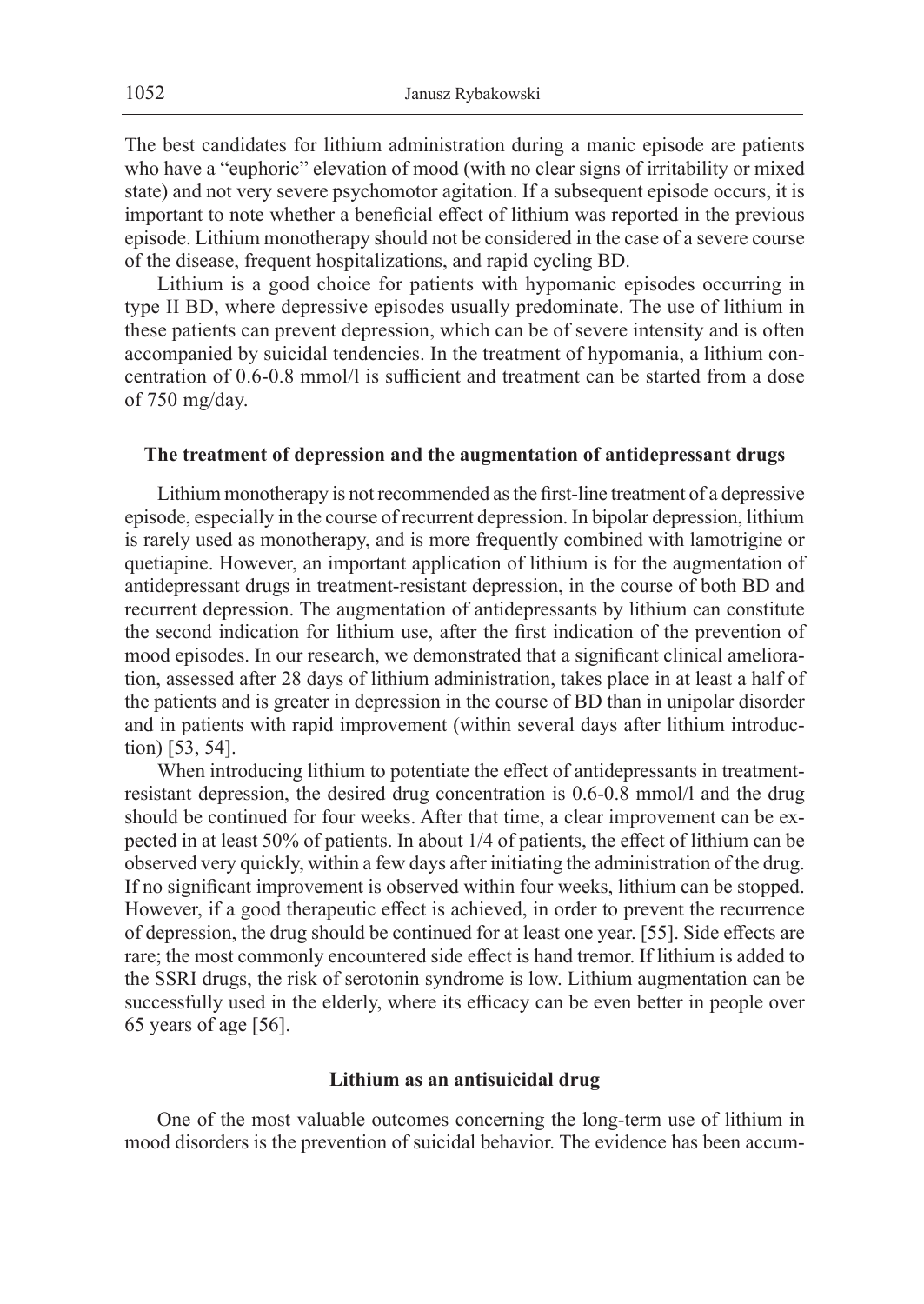mulated that among mood-stabilizing drugs, the use of lithium results in the biggest reduction of suicides and suicide attempts. As suicides are the most common cause of death in people with mood disorders, this property of lithium significantly translates into its beneficial clinical effect.

The antisuicidal effect of lithium was confirmed by the meta-analyses performed in the 21st century. Baldessarini et al. [57] showed that the risk of committing suicide was five times lower among patients taking lithium than those subjected to other forms of treatment. Cipriani et al. [58] concluded that lithium was significantly better than placebo in reducing the number of suicides and general mortality both in BD and in unipolar depression, and was superior in this aspect to other mood-stabilizers and antidepressants. The discontinuation of lithium significantly increases suicide risk. According to German researchers, the anti-suicidal effect of lithium is not correlated with the prophylaxis of mood recurrences, which points to the specificity of such an effect in reference to lithium [59].

In the recent decade, reports appeared indicating an anti-suicidal effect of trace levels of lithium contained in drinking water. A negative correlation between suicide frequency and lithium concentration in drinking water was demonstrated in research performed in Japan [60], Austria [61], the USA [62], and Greece [63]. In consequence, it was proposed to treat lithium as an essential microelement and suggested to supplement drinking water with lithium in areas with low levels.

It seems important to recommend considering using lithium in every patient with an affective mood disorder where the risk of suicide is present. An assessment of such risk factors should include, among others, family history of suicidal behavior, the occurrence of suicidal behavior during the current course of the illness, and the patient's present life situation and clinical condition. In the case of patients whose clinical course corresponds with the profile of excellent lithium responders, the use of lithium in monotherapy is sufficient to prevent suicidal behavior. In other patients with a high risk of suicidal behavior, lithium should be used as an essential component of combined mood-stabilizing treatment.

#### **The antiviral and immunomodulatory effects**

The antiviral effect of lithium, especially against herpes viruses, has been known for the past 40 years when British researchers showed that lithium inhibits the replication of the herpes virus (*herpes simplex virus* – HSV) in an experimental model [64], and the observations of remission of labial herpes during lithium treatment were published [65].

In 1991, the "Lithium" journal presented the results of a Polish-American retrospective study of the occurrence of oral herpes in patients receiving lithium for prophylactic purposes. The Polish population consisted of 69 patients receiving lithium for an average of 8 years, wherein 28 patients had recurrent labial herpes. In the course of lithium treatment, 13 patients (46%) experienced complete elimination of herpes recurrences, and in seven cases, the frequency of herpes recurrences decreased. A better "anti-herpes" effect was observed in patients with serum lithium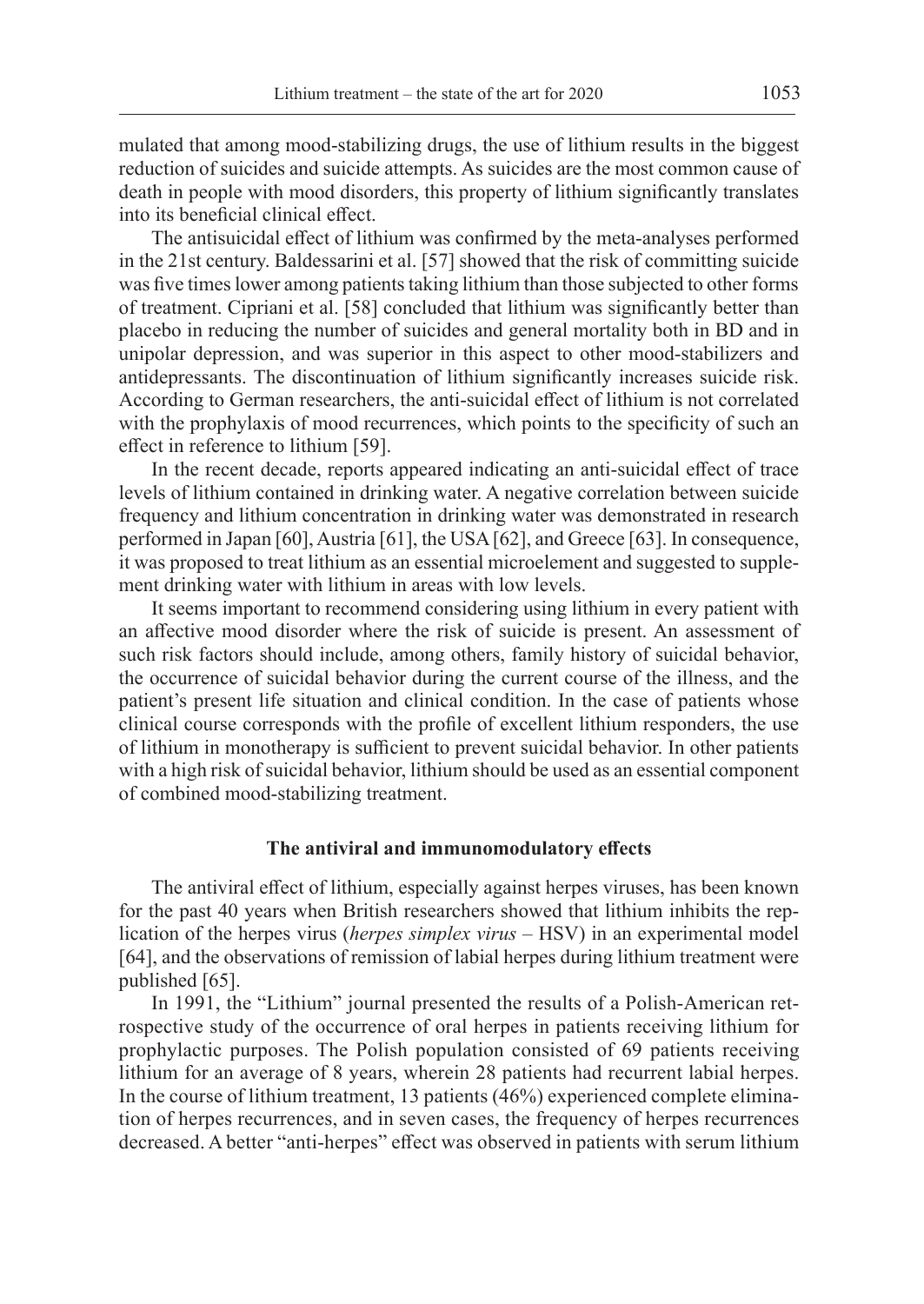concentration over 0.65 mmol/l, and erythrocyte lithium concentration over 0.35 mmol/l. The American population consisted of two groups of 52 people, matched by gender, age, and length of systematic drug treatment (on average 5 years). In the first group of patients, with BD, lithium was administered, while the second group, with recurrent depression, was given antidepressants. The frequency of recurrences of oral herpes, compared to a 5-year period before the treatment, decreased in the group receiving lithium by 73%, while there was no significant difference in the group receiving antidepressants [66]. In the same year, in a study carried out jointly with the Department of Dermatology, Medical Academy in Bydgoszcz, excellent results of lithium succinate ointment were obtained in the topical treatment of herpes, mainly labial [67].

Lithium also influences the hematological and immunological systems. The increase in leukocytes in the course of lithium treatment was observed as early as 70 years ago [68]. This effect has been well known and clinically utilized. Lithium can mitigate the immune-endocrine component of the pathogenesis of BD, such as acutephase reaction, production of pro-inflammatory cytokines, and excessive activation of the hypothalamic-pituitary-adrenal axis [69]. Together with the Szczecin center, we examined the impact of long-term lithium administration on very small embryoniclike stem cells (VSELs) and the mRNA expression of neuronal and glial markers, in peripheral blood of BD patients with long duration of the illness. The obtained results demonstrate that long-term lithium therapy can alleviate excessive regenerative and inflammatory processes in BD [70].

#### **The neuroprotective and "antidementia" effects**

In the second decade of the 21st century, attention was turned to the neuroprotective and "antidementia" effects of lithium, which have been validated in experimental, epidemiological, and clinical studies [71]. It was shown that lithium administration causes an increase in cerebral grey matter volume, especially that of the prefrontal cortex, anterior cingulate, and hippocampus. Such an effect was not demonstrated by any other mood-stabilizing drug. In the IGSLI study, it was found that BD patients receiving lithium had larger hippocampal volumes compared to non-lithium patients, and similar hippocampal volumes to healthy controls [72].

Based on the assumption of the neuroprotective effects of lithium, suggestions were put forward that lithium could protect against dementia. In population studies, a relationship was observed between lithium treatment and dementia risk reduction [73]. The analysis of the Danish National Prescription Registry showed that in BD patients taking lithium for a long time, the rate of dementia was similar or lower than in the general population, while this rate of dementia was significantly higher in patients treated with anticonvulsant, antidepressive, and antipsychotic drugs [74]. In two studies, a negative correlation was demonstrated between lithium concentration in drinking water and the frequency and severity of dementia [75, 76]. However, a meta-analysis of trials on the therapeutic application of lithium in dementia suggested moderately promising results of such a procedure [77].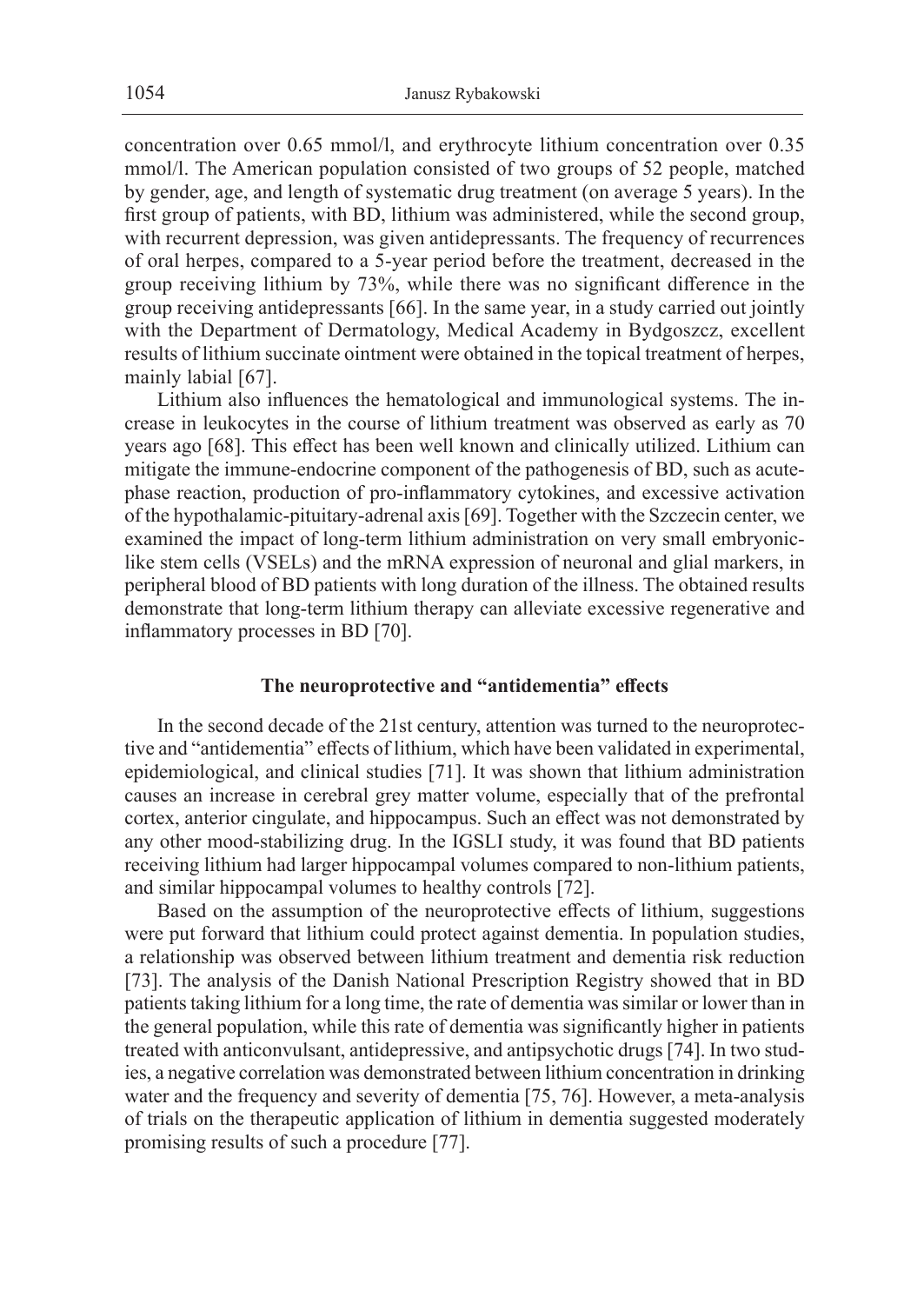#### **Biological mechanism of lithium action**

The most important biochemical mechanisms of lithium action include the inhibition of the glucogen synthase kinase-3beta (GSK-3β) enzyme and its effect on the intracellular signaling processes, especially on the phosphatidylinositol (PI) system [78].

GSK-3β regulates gene transcription, synaptic plasticity, apoptosis, cellular structure, stress resilience and biological rhythms. The GSK-3β inhibition by lithium plays a role in the mechanism of therapeutic action in mood disorders as well as in neurodegenerative disorders since GSK-3β is also a key enzyme in the metabolism of the amyloid precursor protein and the phosphorylation of the tau protein. The effect of lithium on GSK-3 $\beta$  may also play a certain role in the formation of side effects, in the kidney and thyroid among others, and be connected with the antisuicidal effect of lithium [9].

Lithium inhibits inositol monophosphatase 1, a key enzyme of the PI system. A British physiologist, Michael Berridge, advanced the inositol depletion hypothesis as a mechanism of therapeutic action of lithium in BD [79]. Apart from the abovementioned monophosphatase, in the mechanism of lithium action, the inhibition of protein kinase C (PKC) plays a role, as well as the inhibition of adenyl cyclase, which converts adenosine triphosphate (ATP) into cyclic adenosine monophosphate (cAMP). An important element of this system is the cAMP response element-binding protein (CREB), the regulator of gene expression, which is activated by lithium.

In the mechanism of lithium action, its stimulatory action on the brain-derived neurotrophic factor (BDNF) is also important. BDNF is necessary for the survival and function of neurons and modulates the activity of such neurotransmitters like glutamate, gamma-aminobutyric acid, dopamine, and serotonin. The disturbances of the BDNF system are essential in the pathogenesis and treatment of mood disorders. Low serum BDNF is regarded as a marker of late stage BD. In experimental studies, it was found that lithium increases the expression of the *BDNF* gene in the rat's brain, and one of the mechanisms here is the activation of CREB. In clinical studies, it was demonstrated that serum BDNF concentration is decreased during a manic or depressive episode and increases with lithium treatment. The *BDNF* gene polymorphism is connected with lithium prophylactic efficacy [80].

#### **Adverse effects of lithium and their management**

Gastrointestinal side effects, such as nausea and diarrhea, occur in 10-20% of patients during the initial period of lithium use and usually disappear with further treatment. Sometimes, the side effects may depend on the type of lithium preparation used (standard or extended release). Weight gain is relatively frequent in the course of treatment with lithium and affects about 25% of patients. In some women, this undesired weight gain may be a reason to stop taking the medication. Therapy options include diet, physical activity, and/or coadministration of topiramate. In extreme cases, it may be necessary to switch from lithium to another mood-stabilizing drug.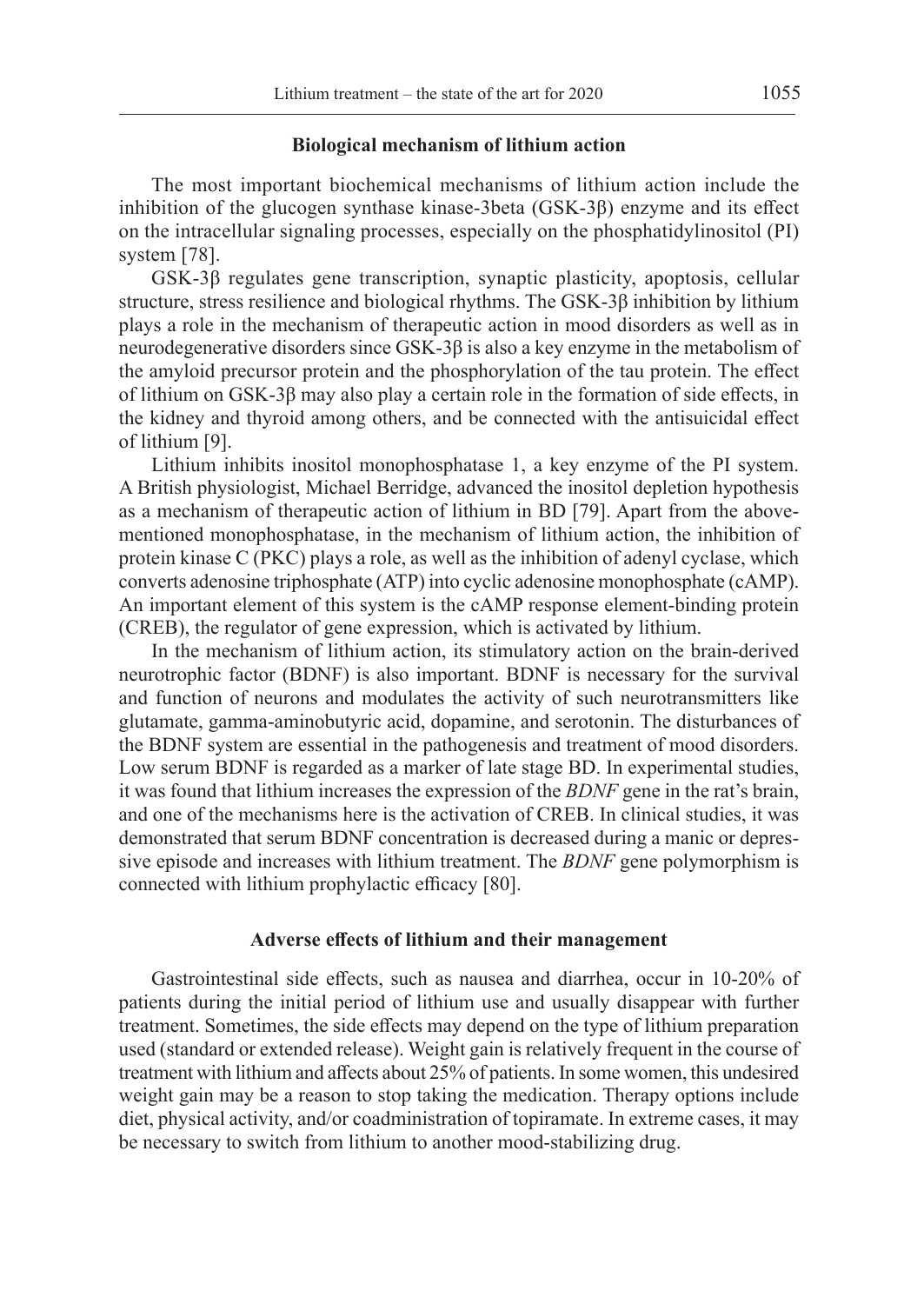Tremor occurs in about 20% of patients treated with lithium and usually appears in the initial period of its administration. It is a fine tremor of the upper limbs, occurring in the form of an idiopathic or action tremor, for example, when pouring liquids. The tremor caused by lithium is usuallly mild and often disappears when the dose of the drug is reduced. However, if the reduction of the dose is not possible and this symptom interferes with the daily activities of the patient, beta-adrenolytic drugs, such as propranolol at a dose of 20-80 mg/day, can be used with good results.

Among the dermatological side effects of lithium, we can mention exacerbated acne and psoriasis, as well as *de novo* occurrence of such disorders. Psoriasis of moderate to severe intensity may be a contraindication to initiating lithium treatment. Dermatological symptoms may be related to the concentration of lithium and therefore, an attempt at dose reduction may be made. If the effects of lithium are good, drugs recommended for these dermatological diseases can be used. Only in very severe cases, it may be necessary to replace lithium with another mood-stabilizing drug.

The most common adverse effect of lithium with regard to the cardiovascular system is non-specific changes in the repolarization period in ECG, without significant clinical symptoms. However, cases of arrhythmia have been observed, of which sinus bradyarrhythmia is the most common. In severe cases of arrhythmia, if lithium therapy is necessary, cardiological treatment should be introduced [9].

Increased urination (polyuria), accompanied by increased thirst (polydipsia), may occur in the first weeks of lithium administration. The reason for this is reduced renal concentrating ability caused by lithium. In extreme cases, polyuria may reach the severity of nephrogenic diabetes insipidus. This symptom is alleviated when the dose is reduced or when amiloride is administered. Polyuria usually disappears after lithium is discontinued and such a decision is usually made in the case of diabetes insipidus. Various degrees of reduced renal concentrating ability may persist for many years during the long-term use of lithium. A genetic-molecular study conducted in Poznań showed an association between this disorder and the *GSK-3β* gene polymorphism [81].

The most serious concern connected with kidneys is lithium-induced interstitial nephropathy that can develop after 10-20 years of treatment, and leads to an increased creatinine concentration and a decreased glomerular filtration rate (GFR). In a study consisting of 80 patients with BD receiving lithium for 5-39 (on average 16) years, we found values of GFR  $\leq 60 \text{ ml/min}/1,73^2$  in 38% of males and 16% of females, and urinary specific gravity of ≤1.005 in 21% of males and 14% of females [82]. The data of 312 patients from 12 IGSLI centers, treated with lithium for 8-48 (on average 18) years, were also analyzed. An average decrease of 0.9% in the GFR value was found with each year of lithium administration. Risk factors for lowered GFR included a longer duration of lithium treatment, a higher serum concentration of lithium, older age, presence of comorbidities, and initiation of lithium treatment after the age of 40. No person was found to have end-stage renal failure [83].

The ascertainment of kidney injury may result in a decision to discontinue lithium and replace it with another mood-stabilizing drug. However, other mood-stabilizing drugs, especially in excellent lithium responders, may not be effective, and the fur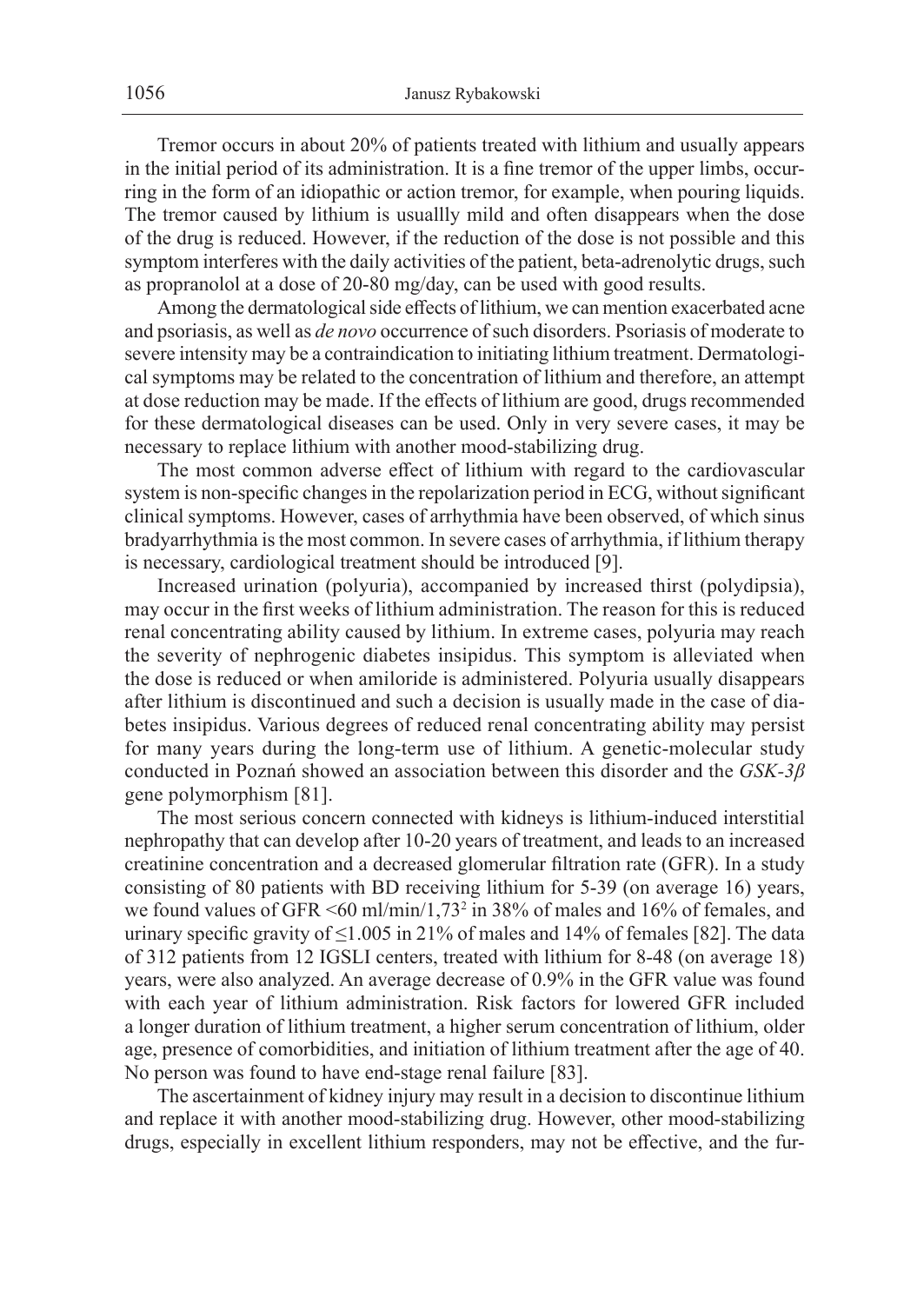ther course of the illness may be drug-resistant. In patients with lithium nephropathy, the kidney function should be frequently monitored and, if progressive changes are observed, the lithium dose should be reduced.

The most frequent thyroid adverse effects connected with lithium are goiter and hypothyroidism. Lithium administration results in reduced production with release inhibition of thyroid hormones. The symptoms of hypothyroidism usually appear at the early stage of lithium treatment, and are more frequent in women and persons with a family history of thyroid dysfunction. In our study of 98 BD patients receiving lithium for at least three years (on average  $19\pm10$  years), TSH concentration and thyroid volume were significantly higher compared with 39 BD patients never treated with lithium. However, the frequency of hypothyroidism was similar in both groups (24% vs 18%) and 3-4-fold higher in women than in men, which may suggest that BD itself may predispose to this disorder. All hypothyroid subjects were successfully treated with thyroxine. The frequency of goiter in lithium-treated patients was similar in men and women and no correlation was found between goiter and thyroid hormones [84]. A comparison of thyroid autoantibodies between lithium-treated and lithium-naive patients revealed no significant differences [85].

Lithium can increase calcium reabsorption in the kidneys, stimulate parathormone secretion, and cause a calcium-phosphate imbalance in the form of primary lithiuminduced hyperparathyroidism. In our study of 90 patients receiving lithium for  $16\pm10$ years, hypercalcemia was found in 10% and hyperparathyroidism in three of the patients [86]. This indicates the advisability to monitor serum calcium levels in such patients. In the case of lithium-induced hyperparathyroidism with significant clinical symptoms, treatment is similar to that of primary hyperparathyroidism.

According to the opinion of some clinicians, lithium may exert an unfavourable effect on cognitive function. Conversely, experimental studies have pointed to a favorable effect of lithium on these processes. Patients with BD may have cognitive dysfunction of primary nature, intensified during the episodes of the illness, and treatment with lithium does not cause significant changes here [87]. In our own studies, it has been shown that the effect of lithium on cognitive functions is connected with the quality of prophylactic efficacy. Non-responders to lithium had significantly worse performances on the neuropsychological tests compared with good responders and the healthy controls [88]. The results obtained by the excellent lithium responders were significantly better that in the remaining lithium-treated patients and similar to healthy subjects. Also, serum BDNF concentration in excellent responders was comparable to healthy controls [89]. The favorable effect of lithium on cognitive functions can be associated with its neuroprotective and antiherpes activity. In order to minimize possible negative effects of lithium in susceptible persons, it is recommended to maintain serum lithium concentration at the lowest effective level, i.e., 0.4-0.6 mmol/l [87].

#### **The use of lithium in pregnancy and the perinatal period**

In women with BD, there is an increased risk for a recurrence of illness during pregnancy and for postnatal disturbances. Among the recommendations of the Polish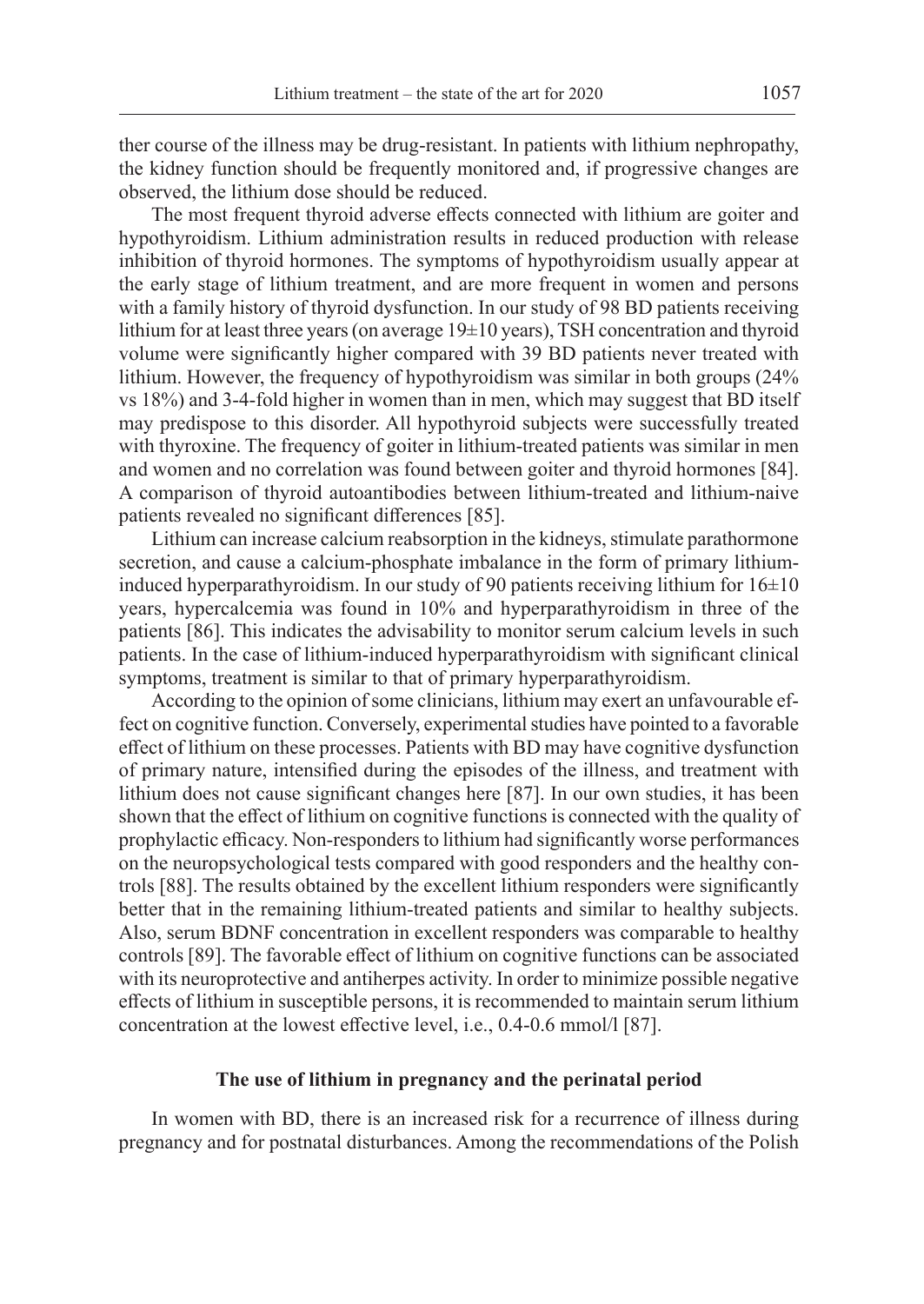Psychiatric Association regarding BD in women, a significant part relates to lithium. In the period of pregnancy planning, it is advisable to obtain a several-month stabilization of the psychiatric state and to establish treatment with one mood-stabilizing drug (except for valproate and carbamazepine). Lithium can be a drug of first choice here. Women taking lithium should continue the drug during pregnancy. In the first trimester, the dose of lithium carbonate should be reduced to 500 mg/day. In the 2nd and 3rd trimester, lithium should be given in divided doses to obtain a concentration of about 0.6 mmol/l. The dose of lithium can be reduced for two weeks before delivery. Lithium given after delivery should reach a concentration of at least 0.6 mmol/l. Due to a high infant/ maternal ratio of serum drug concentration, breastfeeding is not recommended. In exceptional cases, lithium should be given in divided doses, after the breastfeeding session.

Lithium administration in pregnancy creates an efficient strategy to prevent postpartum mood disorders. Therefore, in women with a history of such disturbances who are not taking lithium during pregnancy, it is recommended to introduce lithium immediately after the delivery. It is also possible to safely introduce lithium in the final stage of pregnancy to prevent recurrences in the postnatal period. This measure requires frequent monitoring of lithium concentration to protect the fetus from toxic lithium levels [90].

#### **Ultra – long-term lithium treatment – own experiences**

The experiences with long-term lithium treatment exceed multiple times the practices with any other mood-stabilizing drug. In 2016 we presented two men and three women, aged 64-79 years, with a good response to the ultra-long-term lithium treatment for more than 40 years. In 4 of the subjects, the serum lithium concentration was maintained in the range of 0.60-0.65mmol/l, and in the remaining subject, the range was 0.7-0.8 mmol/l. Both males had impaired renal function but with no progression in the last five years. One female suffered from Hashimoto's disease and was treated with levothyroxine. Serum calcium concentrations in all of the subjects were normal. In the entire group, the cognitive functions were at the level of healthy subjects with comparable age and education level. All patients were professionally active until 55-65 years of age and their functioning in family and social roles was proper. The initiation of lithium therapy usually occurred within the first three years of the illness [91].

In the year 2020, a 79-year-old female patient was described who has been taking lithium for 50 years. It was a period of her optimal functioning in terms of mental, general and social health [92].

# **Underutilization of lithium**

One of the reasons for the underutilization of lithium in mood disorders is the introduction and active promotion of other mood-stabilizing drugs, both the 1st and 2nd generation. In this respect, lithium is an "orphan drug" that, due to the low cost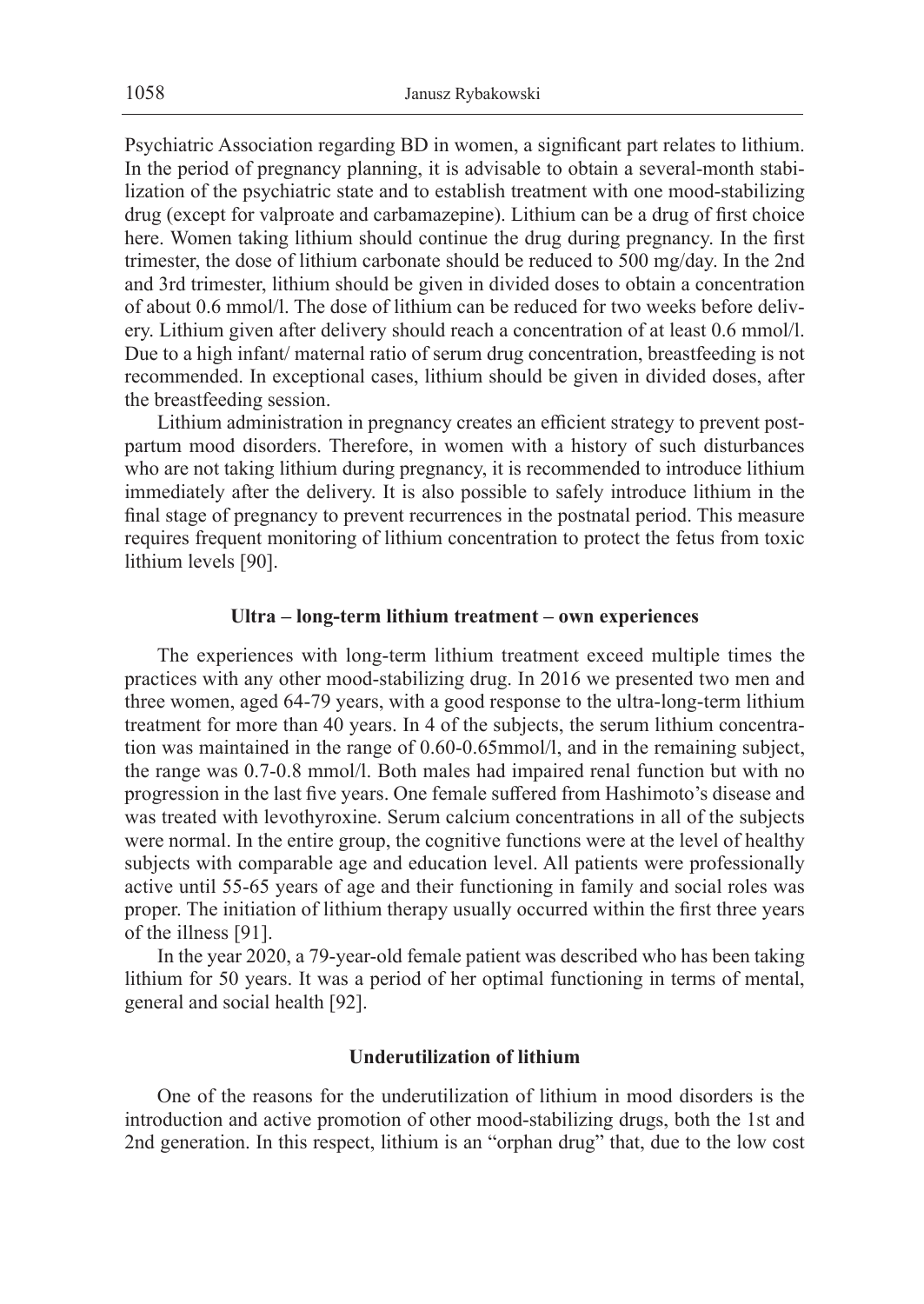of production, is not promoted by any pharmaceutical company. Another motive may be the perception of lithium as a "toxic" drug due to its adverse effects, mainly on thyroid, renal, and cognitive functions. This notion is common not only among doctors of different specialties but also among some psychiatrists.

Insufficient usage of lithium can be reflected by the trends in the prescription of mood-stabilizers in recent decades. They indicate a significant increase in the administration of new mood-stabilizing drugs, while lithium usage has been on a similar level or slightly decreased. A study performed in Poland showed that during 2004-2010, the prescription of lithium in Poland rose insignificantly by 4%, whereas in 2011-2017 this increase amounted to 16%. However, in the second half of 2017, the prescriptions of lithium were surpassed nearly 3-fold by valproate and about 2-fold by quetiapine, olanzapine, and lamotrigine [93].

In 2018, the eminent specialist in the field of BD, Robert Post, deplored that lithium is greatly underutilized in the USA, even more than in Europe. He pointed to the multiple assets of lithium and argued that the fear of lithium adverse effects is exaggerated [94]. In the same year, the author of this review published a paper titled "Challenging the negative perception of lithium and optimizing its long-term administration", where he demonstrated the advantage of lithium over other mood-stabilizing drugs, and described the benefits of long-term lithium therapy and the possibilities of effective management of side effects [95]. In one of the latest editorials of the journal "Bipolar Disorders", titled "Make lithium great again!", the psychiatrists led by the Chief Editor of the journal, Gin Malhi, call upon a better utilization of lithium's therapeutic potential and for more frequent use of the drug [96].

## **Lithium treatment in literature and art**

Both the introduction of lithium into psychiatric treatment and its therapeutic activity have been reflected in the works of literature and art. The prime initiator of utilizing lithium in modern psychiatry, John Cade, attained in the 21st century a play, a film, and two biographies. In 2003, a play entitled "Dr Cade" was staged in Sydney. The script for the play was written by Neil Cole, former Minister of Justice in the state of Victoria, Australia, who used lithium for therapeutic purposes in his own disorders. In 2004, a documentary film was made, entitled "Troubled minds: The lithium revolution" based on interviews with John Cade's sons, patients, and other persons that knew him. The film won the main prize at the International Vega Awards for popular science content. A biography of Cade, titled "Finding sanity: John Cade, lithium and the taming of bipolar disorder", was written in 2017 by a psychiatrist from Sydney, Greg De Moore, and a health sociologist from Melbourne, Ann Westmore. The second biography of Cade, titled "Lithium: a doctor, a drug, and a breakthrough", by an American psychiatrist, Walter Brown, was published in 2019.

In the 1980s, lithium treatment was described by the Nobel Prize laureate in medicine, Salvador Luria (1912-1991), in his book "A slot machine, a broken test tube: An autobiography", and by an outstanding actress, the youngest Oscar winner in history, Patty Duke (1946-2016), in her autobiography "Call me Anna". Eminent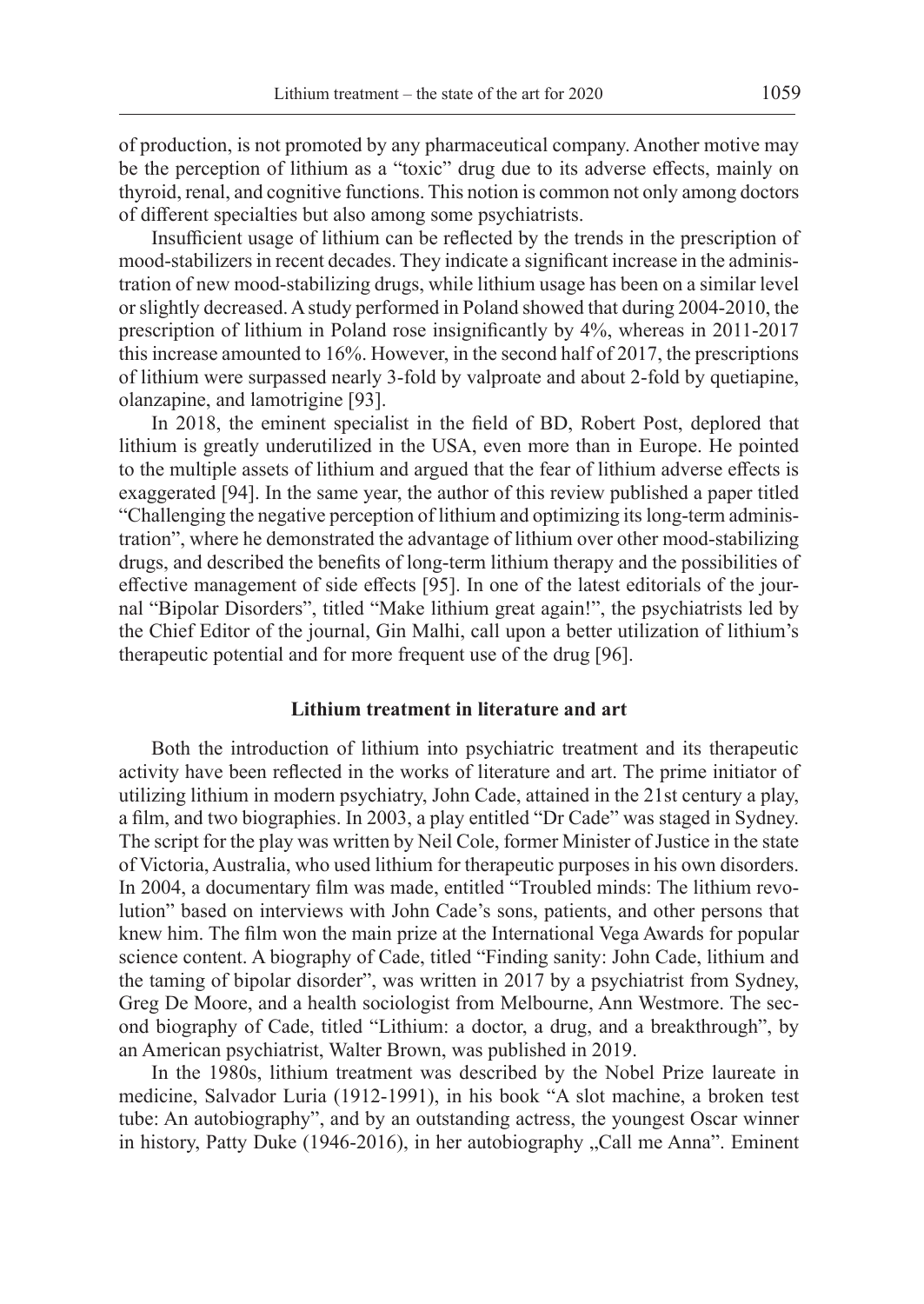writers, including Jerzy Broszkiewicz (1922-1993), Ota Pawel (1930-1973), Robert Lowell (1917-1977), and Jamie Lowe, the author of the book "Mental: Lithium, love and losing my mind", published in 2017, all received lithium treatment.

An exceptional personage in popularizing psychiatric knowledge in this respect is Kay Redfield Jamison, currently a professor of psychology at the Johns Hopkins University in Baltimore. She is the author of many books concerning BD. Together with Frederick Goodwin, former head of the American National Institute of Mental Health, she wrote a fundamental work entitled "Manic-depressive illness". The first edition of the book was published in 1990 and was unanimously recognized as the bipolar affective disorder bible*.* The second edition was published in 2007 and was titled "Manic-depressive illness. Bipolar disorders and recurrent depression". In 1996, in her book "An unquiet mind", Kay Jamison described her own bipolar illness and lithium treatment from the point of view of a distinguished professionalist, for the first time ever in the history of psychiatry. The Polish translation of this book, titled "Niespokojny umysł", has already accomplished two editions: in 2000 and 2018.

Concluding this topic, it should be stated that lithium treatment also became an element of pop culture, as the word "lithium" was an inspiration for the titles of the pieces of music of Kurt Cobain (1967-1994), the rock band "Evanescence", and Sting [97].

#### **References**

- 1. Garrod AB. *Gout and rheumatic gout.* London: Walton and Maberly; 1859.
- 2. Hammond WA. *Treatise on diseases of the nervous system.* New York: Appleton; 1871.
- 3. Lange C. *Om periodiske depressionstilstande og deres patogenese.* Copenhagen: Lund; 1886.
- 4. Cade JFJ. *Lithium salts in the treatment of psychotic excitement*. Med. J. Aust. 1949; 2(10): 349–352.
- 5. Hartigan GP. *The use of lithium salts in affective disorders*. Br. J. Psychiatry 1963; 109: 810-814.
- 6. Baastrup PC. *The use of lithium in manic-depressive psychoses*. Compr. Psychiatry 1964; 5(6): 396–408.
- 7. Rybakowski J, Chłopocka M, Lisowska J, Czerwiński A. *Badania nad skutecznością leczniczą węglanu litu w endogennych zespołach depresyjnych*. Psychiatr. Pol. 1974; 8: 129–135.
- 8. Dé Montigny C, Grunberg F, Mayer A, Deschenes JP. *Lithium induces rapid relief of depression in tricyclic antidepressant nonresponders.* Br. J. Psychiatry 1981; 138: 252–256.
- 9. Rybakowski J. *Lit niezwykły lek w psychiatrii.* Poznań: Wydawnictwo Termedia; 2019. https:// www.termedia.pl/Ksiazka/-279.
- 10. Zarate CA, Tohen M, Banov MD, Weiss MK, Cole JO. *Is clozapine a mood stabilizer?* J. Clin. Psychiatry 1995; 56(3): 108–112.ol
- 11. Rybakowski JK*. Two generations of mood stabilizers.* Int. J. Neuropsychopharmacol. 2007; 10(5): 709–711.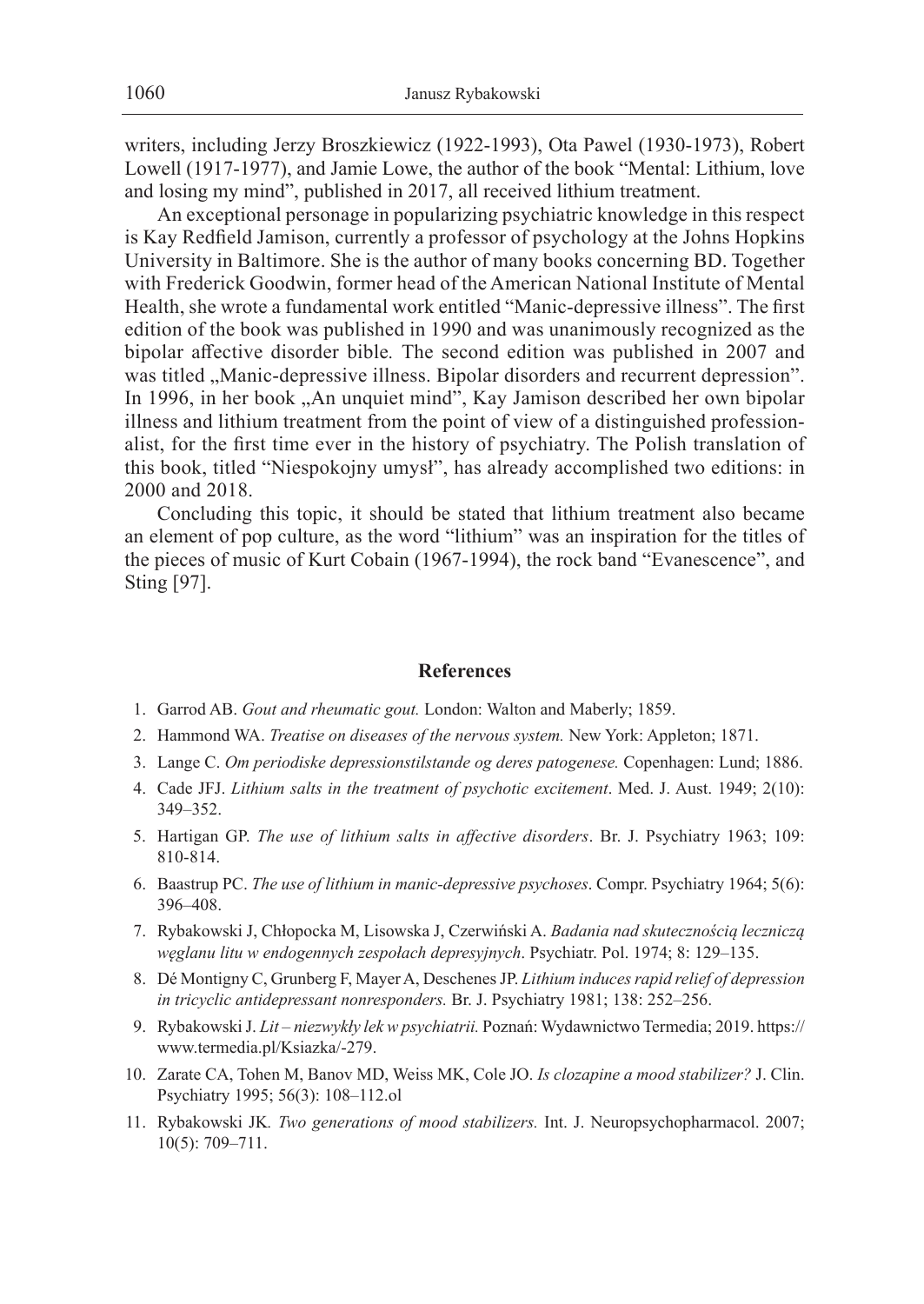- 12. Rybakowski JK. *Meaningful aspects of the term 'mood stabilizer'.* Bipolar. Disord. 2018; 20(4): 391–392.
- 13. Rybakowski J, Chłopocka-Woźniak M, Kapelski Z. *Ocena kliniczna skuteczności profilaktycznej długotrwałego stosowania węglanu litu u chorych z endogennymi zespołami depresyjnymi.* Psychiatr. Pol. 1980; 14: 357–361.
- 14. Geddes JR, Burgess S, Kawton K, Jamison K, Goodwin GM. *Long-term lithium therapy for bipolar disorder: Systematic review and meta-analysis of randomized controlled trials.* Am. J. Psychiatry 2004; 161(2): 217–222.
- 15. Nivoli AMA, Murru A, Vieta E. *Lithium: Still a cornerstone in the long-term treatment in bipolar disorder?* Neuropsychobiology 2010; 62(1): 27–35.
- 16. Severus E, Taylor MJ, Sauer C, Pfennig A, Ritter P, Bauer M et al*. Lithium for prevention of mood episodes in bipolar disorders: Systematic review and meta-analysis.* Int. J. Bipolar Disord. 2014; 2: 15.
- 17. Kleindienst N, Greil W. *Differential efficacy of lithium and carbamazepine in the prophylaxis of bipolar disorder: Results of the MAP study*. Neuropsychobiology 2000; 42(Suppl 1): 2–10.
- 18. BALANCE investigators and collaborators; Geddes JR, Goodwin GM, Rendell J, Azorin J-M, Cipriani A, Ostacher MJ et al. *Lithium plus valproate combination therapy versus monotherapy for relapse prevention in bipolar I disorder (BALANCE): A randomized open-label trial*. Lancet 2010; 375(9712): 385–395**.**
- 19. Goodwin GM, Bowden CL, Calabrese JR, Grunze H, Kasper S, White R*. A pooled analysis of 2 placebo-controlled 18-month trials of lamotrigine and lithium maintenance in bipolar I disorder.* J. Clin. Psychiatry 2004; 65(3): 432–441.
- 20. Nierenberg AA, McElroy SL, Friedman ES, Ketter TA, Shelton RC, Deckersbach T. *Bipolar CHOICE (Clinical Health Outcomes Initiative in Comparative Effectiveness): A pragmatic 6-month trial of lithium versus quetiapine for bipolar disorder.* J. Clin. Psychiatry 2016; 77: 90-99.
- 21. Altamura AC, Mundo E, Dell'Osso B, Tacchini G, Buoli M, Calabrese JR. *Quetiapine and classical mood stabilizers in the long-term treatment of bipolar disorder: A 4-year follow-up naturalistic study.* J. Affect. Disord. 2008; 110(1–2): 135–141.
- 22. Kessing LV, Bauer M, Nolen WA, Severus E, Goodwin GM, Geddes J. *Effectiveness of maintenance therapy of lithium vs other mood stabilizers in monotherapy and in combinations: A systematic review of evidence from observational studies.* Bipolar Disord. 2018; Feb 14. Doi: 10.1111/bdi.12623. [Epub ahead of print].
- 23. Lähteenvuo M, Tanskanen A, Taipale H, Hoti F, Vattulainen P, Vieta E et al. *Real-world effectiveness of pharmacologic treatments for the prevention of rehospitalization in a Finnish nationwide cohort of patients with bipolar disorder.* JAMA Psychiatry 2018; 75(4): 347–355.
- 24. Grof P. *Excellent lithium responders: People whose lives have been changed by lithium prophylaxis.* In: Birch NJ, Gallicchio VS, Becker RW. ed. Lithium: *50 years of psychopharmacology, new perspectives in biomedical and clinical research.* Cheshire, Connecticut: Weidner Publishing Group; 1999. P. 36–51.
- 25. Rybakowski JK, Chłopocka-Woźniak M, Suwalska A. *The prophylactic effect of long-term lithium administration in bipolar patients entering treatment in the 1970s and 1980s.* Bipolar Disord. 2001; 3(2): 63–67.
- 26. Grof P. *Sixty years of lithium responders.* Neuropsychobiology 2010; 62(1): 27-35.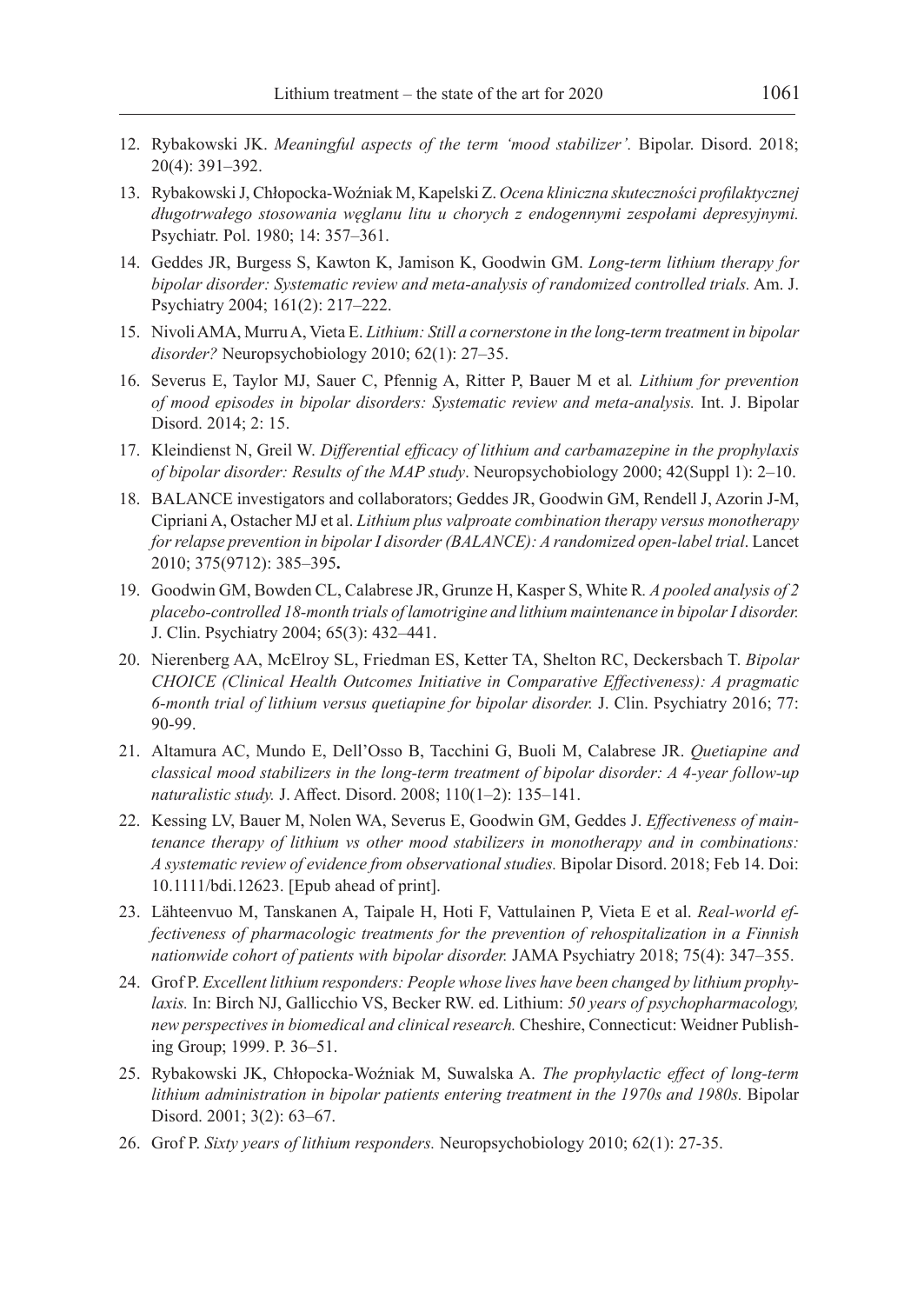- 27. Kraepelin E. Psychiatrie*. Ein Lehrbuch für Studierende und Ärzte.* 6 Auflage. Leipzig: Barth; 1899.
- 28. Kliwicki S, Chłopocka-Woźniak M, Rudnicka E, Rybakowski J. *Skuteczność długoterminowego stosowania litu w chorobie afektywnej dwubiegunowej.* Farmakoter. Psychiatr. Neurol. 2014; 30(1): 5–13.
- 29. Kleindienst N, Engel R, Greil W. *Which clinical factors predict response to prophylactic lithium? A systematic review for bipolar disorders.* Bipolar Disord. 2005; 7(5): 404–417.
- 30. Hui TP, Kandola A, Shen L, Lewis G, Osborn DPJ, Geddes JR et al. *A systematic review and meta-analysis of clinical predictors of lithium response in bipolar disorder.* Acta Psychiatr. Scand. 2019; 140(2): 94-115.
- 31. O'Connell RA, Mayo JA, Flatow L, Cuthbertson B, O'Brien BE. *Outcome of bipolar disorder on long-term treatment with lithium.* Br. J. Psychiatry 1991; 159: 123–129.
- 32. Rybakowski JK, Dembinska D, Kliwicki S, Akiskal KK, Akiskal HH. *TEMPS-A and long-term lithium response: Positive correlation with hyperthymic temperament.* J. Affect. Disord. 2013; 145(2): 187–189.
- 33. Dembińska-Krajewska D, Kliwicki S, Chłopocka-Woźniak M, Rybakowski J. *Skuteczność profilaktycznego stosowania litu w chorobie afektywnej dwubiegunowej a cechy schizotypii.* Farmakoter. Psychiatr. Neurol. 2012; 28(3–4): 153–158.
- 34. Rybakowski JK. *Genetic influences on response to mood stabilizers in bipolar disorder: Current status of knowledge.* CNS Drugs 2013; 27(3): 165–173.
- 35. Rybakowski JK, Suwalska A, Skibińska M, Szczepankiewicz A, Leszczyńska-Rodziewicz A, Permoda A et al. *Prophylactic lithium response and polymorphism of the brain-derived neurotrophic factor gene.* Pharmacopsychiatry 2005; 38(4): 166–170.
- 36. Rybakowski JK, Dmitrzak-Weglarz M, Suwalska A, Leszczynska-Rodziewicz A, Hauser J. *Dopamine D1 receptor gene polymorphism is associated with prophylactic lithium response in bipolar disorder.* Pharmacopsychiatry 2009; 42(1): 20–22.
- 37. Rybakowski JK, Dmitrzak-Weglarz M, Kliwicki S, Hauser J. *Polymorphism of circadian clock genes and prophylactic lithium response.* Bipolar Disord. 2014; 16(2): 151–158.
- 38. Kleindienst N, Engel RR, Greil W. *Psychosocial and demographic factors associated with response to prophylactic lithium: A systematic review for bipolar disorders.* Psychol. Med. 2005; 35(12): 1685–1694.
- 39. Etain B, Lajnef M, Brichant-Petitjean C, Geoffroy PA, Henry C, Gard S et al. *Childhood trauma and mixed episodes are associated with poor response to lithium in bipolar disorders.* Acta Psychiatr. Scand. 2017; 135(4): 319–327.
- 40. Szczepankiewicz A, Rybakowski JK, Suwalska A, Hauser J. *Glucocorticoid receptor polymorphism is associated with lithium response in bipolar patients.* Neuro. Endocrinol. Lett. 2011; 32(4): 545–551.
- 41. Szczepankiewicz A, Narozna B, Rybakowski JK, Kliwicki S, Czerski P, Dmitrzak-Węglarz M et al. *Genes involved in stress response influence lithium efficacy in bipolar patients*. Bipolar Disord. 2018; 20(8): 753–760.
- 42. Jaworska-Andryszewska P, Rybakowski JK. *Childhood trauma in mood disorders: Neurobiological mechanisms and implications for treatment.* Pharmacol. Rep. 2019; 71(1): 112–120.
- 43. Hou L, Heilbronner U, Degenhardt F, Adli M, Akiyama K, Akula N et al. *Genetic variants associated with response to lithium treatment in bipolar disorder: A genome-wide association study.* Lancet 2016; 387(10023): 1085–1093.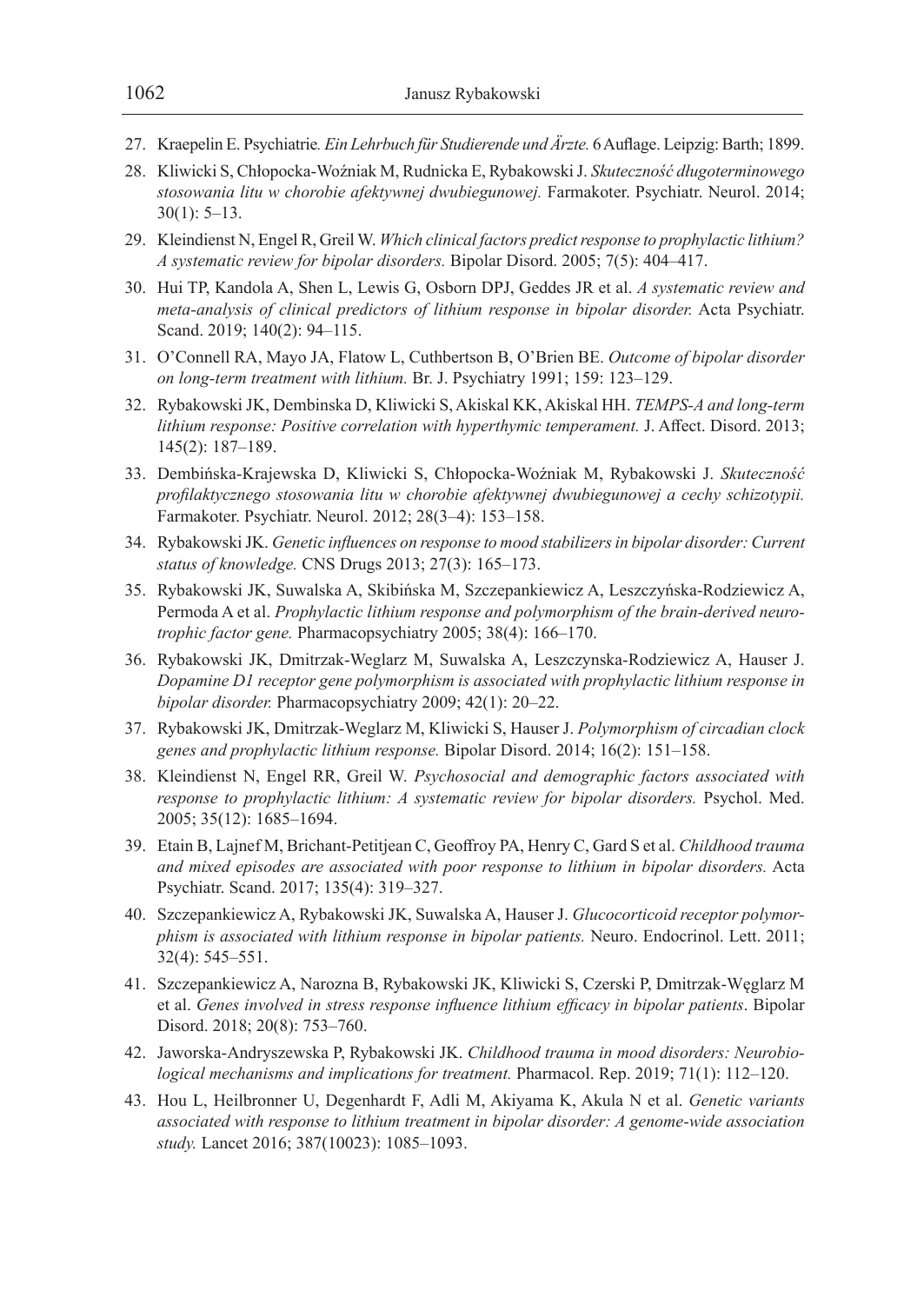- 44. International Consortium on Lithium Genetics (ConLi+Gen); Amare AT, Schubert KO, Hou L, Clark SR, Papiol S, Heilbronner U et al. *Association of polygenic score for schizophrenia and HLA antigen and inflammation genes with response to lithium in bipolar affective disorder: A genome-wide association study.* JAMA Psychiatry 2018; 75(1): 65–74.
- 45. Nolen WA, Licht RW, Young AH, Malhi GS, Tohen M, Vieta E et al. *What is the optimal serum level for lithium in the maintenance treatment of bipolar disorder? A systematic review and recommendations from the ISBD/IGSLI Task Force on treatment with lithium.* Bipolar Disord. 2019; 21(5): 394–409.
- 46. Katagiri H, Takita Y, Tohen M, Higuchi T, Kanba S, Takahashi M. *Safety and efficacy of olanzapine monotherapy and olanzapine with a mood stabilizer in 18-week treatment of manic/ mixed episodes for Japanese patients with bipolar I disorder.* Curr. Med. Res. Opin. 2012; 28(5): 701–713.
- 47. Marcus R, Khan A, Rollin L, Morris B, Timko K, Carson W et al. *Efficacy of aripiprazole adjunctive to lithium or valproate in the long-term treatment of patients with bipolar I disorder with an inadequate response to lithium or valproate monotherapy: A multicenter, double-blind, randomized study.* Bipolar Disord. 2011; 13(2): 133–144.
- 48. Suppes T, Vieta E, Gustafsson U, Ekholm B. *Maintenance treatment with quetiapine when combined with either lithium or divalproex in bipolar I disorder: Analysis of two large randomized, placebo-controlled trials.* Depress. Anxiety 2013; 30(11): 1089–1098.
- 49. Undurraga J, Sim K, Tondo L, Gorodischer A, Azua E, Tay KH et al. *Lithium treatment for unipolar major depressive disorder: Systematic review.* J. Psychopharmacol. 2019; 33(2): 167–176.
- 50. Tiihonen J, Tanskanen A, Hoti F, Vattulainen P, Taipale H, Mehtälä J et al. *Pharmacological treatments and risk of readmission to hospital for unipolar depression in Finland: A nationwide cohort study.* Lancet Psychiatry 2017; 4(7): 547–553.
- 51. Poolsup N, Li Wan Po A, Oliveira de IR. *Systematic overview of lithium treatment in acute mania*. J. Clin. Pharm. Ther. 2000; 25(2): 139–156.
- 52. Cipriani A, Barbui C, Salanti G, Rendell J, Brown R, Stockton S et al. *Comparative efficacy and acceptability of antimanic drugs in acute mania: A multiple-treatments meta-analysis.* Lancet 2011; 378(9799): 1306–1315.
- 53. Rybakowski J, Matkowski K*. Synergistyczne działanie litu i tymoleptyków w depresji endogennej.* Psychiatr. Pol. 1987; 21: 115–120.
- 54. Rybakowski J, Matkowski K. *Adding lithium to antidepressant therapy: Factors related to therapeutic potentiation.* Eur. Neuropsychopharmacol. 1992; 2(2): 161–165.
- 55. Bauer M, Adli M, Ricken R, Severus E, Pilhatsch M. *Role of lithium augmentation in the management of major depressive disorder.* CNS Drugs 2014; 28(4): 331–342.
- 56. Buspavanich P, Behr J, Stamm T, Schlattmann P, Bschor T, Richter C et al. *Treatment response of lithium augmentation in geriatric compared to non-geriatric patients with treatment-resistant depression.* J. Affect. Disord. 2010; 251: 136–140.
- 57. Baldessarini RJ, Tondo L, Davis P, Pompili M, Goodwin FK, Hennen J. *Decreased risk of suicides and attempts during long-term lithium treatment: A meta-analytic review.* Bipolar Disord. 2006; 8(5 Pt 2): 625–639.
- 58. Cipriani A, Hawton K, Stockton S, Geddes JR. *Lithium in the prevention of suicide in mood disorders: Updated systematic review and meta-analysis.* Br. Med. J. 2013; 346: f3646.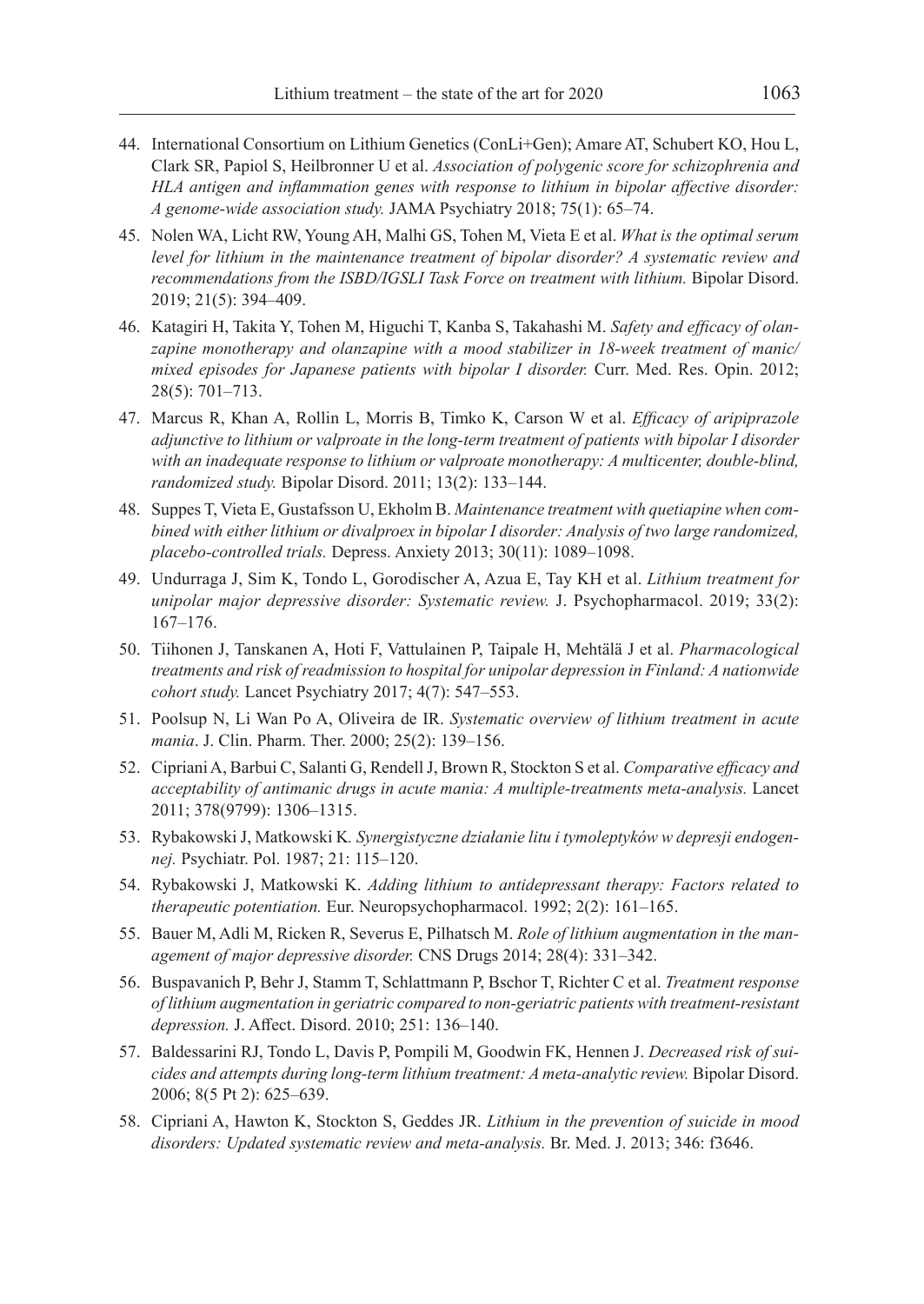- 59. Lewitzka U, Severus E, Bauer R, Ritter P, Müller-Oerlinghausen B, Bauer M. *The suicide prevention effect of lithium: More than 20 years of evidence-a narrative review.* Int. J. Bipolar Disord. 2015; 3(1): 32.
- 60. Ohgami H, Terao T, Shiotsuki I, Ishii N, Iwata N. *Lithium levels in drinking water and risk of suicide.* Br. J. Psychiatry 2009; 194(5): 464–465.
- 61. Kapusta ND, Mossaheb N, Etzersdorfer E, Hlavin G, Thau K, Willeit M et al. *Lithium in drinking water and suicide mortality.* Br. J. Psychiatry 2011; 198(5): 346–350.
- 62. Blüml V, Regier MD, Hlavin G, Rockett IRH, König F, Vyssoki B et al. *Lithium in the public water supply and suicide mortality in Texas.* J. Psychiatr. Res. 2013; 47(3): 407–411.
- 63. Giotakos O, Nisianakis P, Tsouvelas G, Giakalou VV. *Lithium in the public water supply and suicide mortality in Greece.* Biol. Trace Elem. Res. 2013; 156(1–3): 376–399.
- 64. Skinner GRB, Hartley C, Buchan A, Harper L, Gallimore P. *The effect of lithium chloride on the replication of herpes simplex virus.* Med. Microbiol. Immunol. 1980; 168(2): 258–265.
- 65. Lieb J. *Remission of recurrent herpes infection during therapy with lithium.* N. Eng. J. Med. 1979; 301(17): 942.
- 66. Rybakowski JK, Amsterdam JD. *Lithium prophylaxis and recurrent labial herpes infections.* Lithium 1991; 2: 43–47.
- 67. Rybakowski J, Gwieździński Z, Urbanowski S. *Lithium succinate ointment in topical treatment of herpes simplex infections.* Lithium 1991; 2: 117–118.
- 68. Radomski J, Fuyat HN, Nelson AA, Smith PK. *The toxic effects, excretion and distribution of lithium chloride.* J. Pharmacol. Exp. Ther. 1950; 100(4:1): 429–440.
- 69. Rybakowski JK. *Antiviral and immunomodulatory effect of lithium.* Pharmacopsychiatry 2000; 33(5): 159–164.
- 70. Ferensztajn-Rochowiak E, Kucharska-Mazur J, Tarnowski M, Samochowiec J, Ratajczak MZ, Rybakowski JK*. Stem cells, pluripotency and glial cell markers in peripheral blood of bipolar patients on long-term lithium treatment.* Prog. Neuropsychopharmacol. Biol. Psychiatry 2018; 80(Pt A): 28–33.
- 71. Rybakowski JK, Suwalska A, Hajek T. *Clinical perspectives of lithium's neuroprotective effect.*  Pharmacopsychiatry 2018; 51(5): 194–199.
- 72. Hajek T, Bauer M, Simhandl C, Rybakowski J, O'Donovan C, Pfennig A et al. *Neuroprotective effect of lithium on hippocampal volumes in bipolar disorder independent of long-term treatment response.* Psychol. Med. 2014; 44(3): 507–517.
- 73. Donix M, Bauer M. *Population studies of association between lithium and risk of neurodegenerative disorders.* Curr. Alzheimer Res. 2016; 13(8): 873–878.
- 74. Kessing LV, Forman JL, Andersen PK. *Does lithium protect against dementia?* Bipolar Disord. 2010; 12(1): 87–94.
- 75. Kessing LV, Gerds TA, Knudsen NN, Jørgensen LF, Kristiansen SM, Voutchkova D et al. *Association of lithium in drinking water with the incidence of dementia.* JAMA Psychiatry 2017; 74(10): 1005–1010.
- 76. Fajardo VA, Fajardo VA, LeBlanc PJ, MacPherson REK. *Examining the relationship between trace lithium in drinking water and the rising rates of age-adjusted Alzheimer's disease mortality in Texas.* J. Alzheimers Dis. 2018; 61(1): 425–434.
- 77. Matsunaga S, Kishi T, Annas P, Basun H, Hampel H, Iwata N. *Lithium as a treatment for Alzheimer's disease: A systematic review and meta-analysis.* J. Alzheimers Dis. 2015; 48(2): 403–410.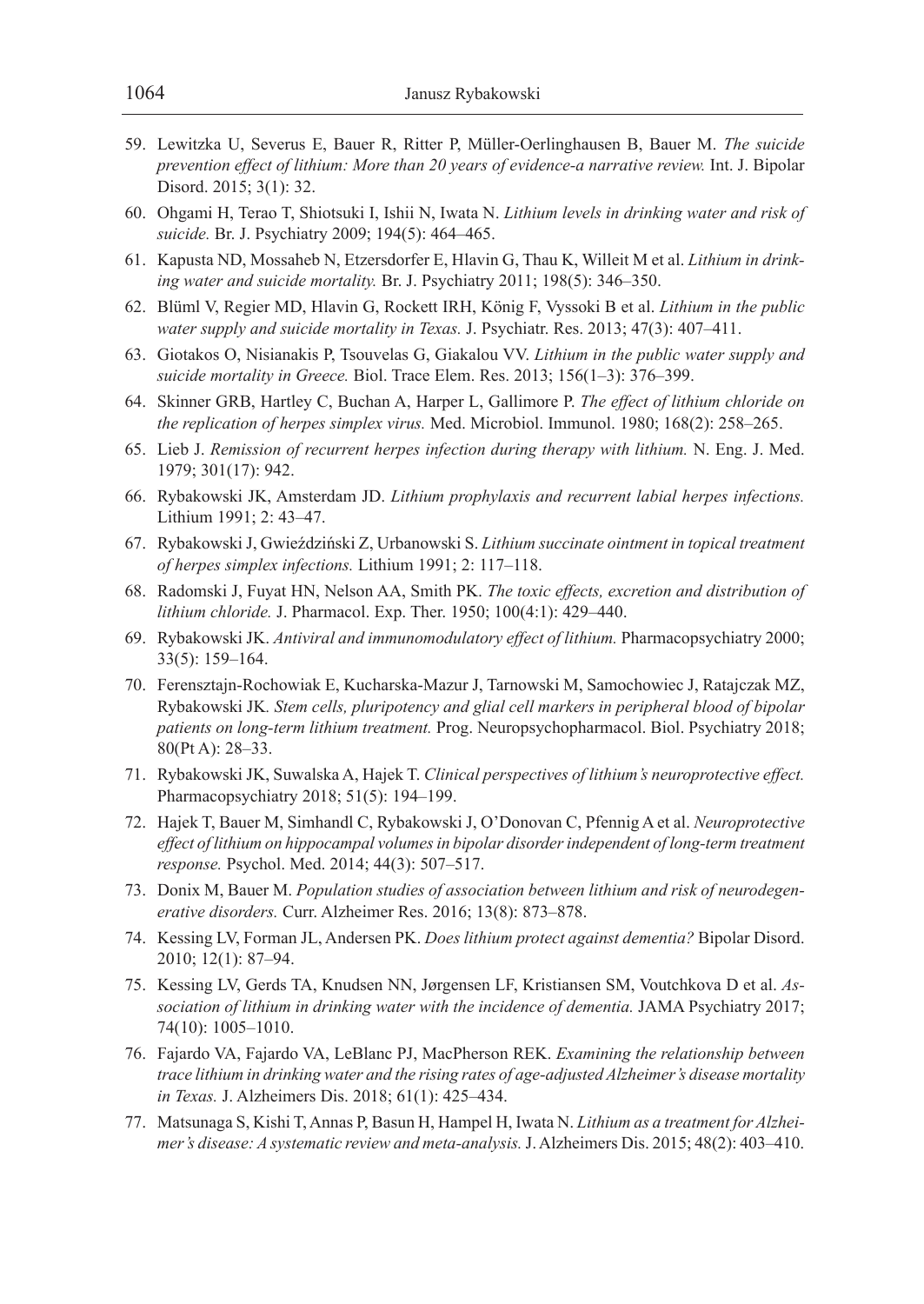- 78. Brown KM, Tracy DK. *Lithium: The pharmacodynamic actions of the amazing ion.* Ther. Adv. Psychopharmacol. 2013; 3(3): 163–176.
- 79. Berridge MJ, Downes CP, Hanley MR*. Neural and developmental actions of lithium: A unifying hypothesis.* Cell 1989; 59(3): 411–419.
- 80. Rybakowski JK*. Response to lithium in bipolar disorder: Clinical and genetic findings.* ACS Chem. Neurosci. 2014; 5(6): 413–421.
- 81. Rybakowski JK, Abramowicz M, Szczepankiewicz A, Michalak M, Hauser J, Czekalski S. *The association of glycogen synthase kinase-3beta (GSK-3β) gene polymorphism with kidney function in long-term lithium-treated bipolar patients.* Int. J. Bipolar Disord. 2013; 1: 8.
- 82. Rybakowski JK, Abramowicz M, Drogowska J, Chłopocka-Woźniak M, Michalak M, Czekalski S. *Screening for the markers of kidney damage in men and women on long-term lithium treatment.* Med. Sci. Monit. 2012; 18(11): CR656–660.
- 83. Tondo L, Abramowicz M, Alda M, Bauer M, Bocchetta A, Bolzani L et al. *Long-term lithium treatment in bipolar disorder: Effects on glomerular filtration rate and other metabolic parameters.* Int. J. Bipolar Disord. 2017; 5(1): 27.
- 84. Kraszewska A, Ziemnicka K, Jończyk-Potoczna K, Sowiński J, Rybakowski JK. *Thyroid structure and function in long-term lithium-treated and lithium-naïve bipolar patients.* Hum. Psychopharmacol. 2019; 34(4): e2708.
- 85. Kraszewska A, Ziemnicka K, Sowiński J, Ferensztajn-Rochowiak E, Rybakowski JK. *No connection between long-term lithium treatment and antithyroid antibodies.* Pharmacopsychiatry 2019; 52(5): 232–236.
- 86. Abramowicz M, Chłopocka-Woźniak M, Kraszewska A, Czekalski S, Rybakowski J. *Hiperkalcemia i nadczynność przytarczyc u pacjentów z chorobą afektywną dwubiegunową długotrwale leczonych litem.* Farmakoter. Psychiatr. Neurol. 2014; 29(1): 21–27.
- 87. Rybakowski JK. *Effect of lithium on neurocognitive functioning.* Curr. Alzheimer Res. 2016; 13(8): 887–893.
- 88. Rybakowski JK, Permoda-Osip A, Borkowska A. *Response to prophylactic lithium in bipolar disorder may be associated with a preservation of executive cognitive functions*. Eur. Neuropsychopharmacol. 2009; 19(11): 791–795.
- 89. Rybakowski JK, Suwalska A. *Excellent lithium responders have normal cognitive functions and plasma BDNF levels.* Int. J. Neuropsychopharmacol. 2010; 13(5): 617–622.
- 90. Rybakowski J, Cubała WJ, Gałecki P, Rymaszewska J, Samochowiec J, Szulc A, Dudek D. *Rekomendacje Polskiego Towarzystwa Psychiatrycznego dotyczące leczenia zaburzeń afektywnych u kobiet w wieku rozrodczym. Część II: Choroba afektywna dwubiegunowa.* Psychiatr. Pol. 2019; 53(2): 263–276.
- 91. Permoda-Osip A, Abramowicz M, Kraszewska A, Suwalska A, Chłopocka-Woźniak M, Rybakowski JK. *Kidney, thyroid and other organ functions after 40 years or more of lithium therapy: A case series of five patients.* Ther. Adv. Psychopharmacol. 2016; 6(4): 277–282.
- 92. Ferensztajn-Rochowiak E, Chłopocka-Woźniak M, Rybakowski JK. *Ultra-long-term lithium administration: All important matters and a case report of successful 50-year lithium treatment.*  Braz. J. Psychiatry. [Ahead of print Epub Sep 18, 2020]. http://dx.doi.org/10.1590/1516-4446  $-2020 - 1111.$
- 93. Rybakowski J, Chęcińska K. *Stosowanie litu w Polsce w latach 2004–2017.* Farmakoter. Psychiatr. Neurol. 2018; 34(2): 85–94.